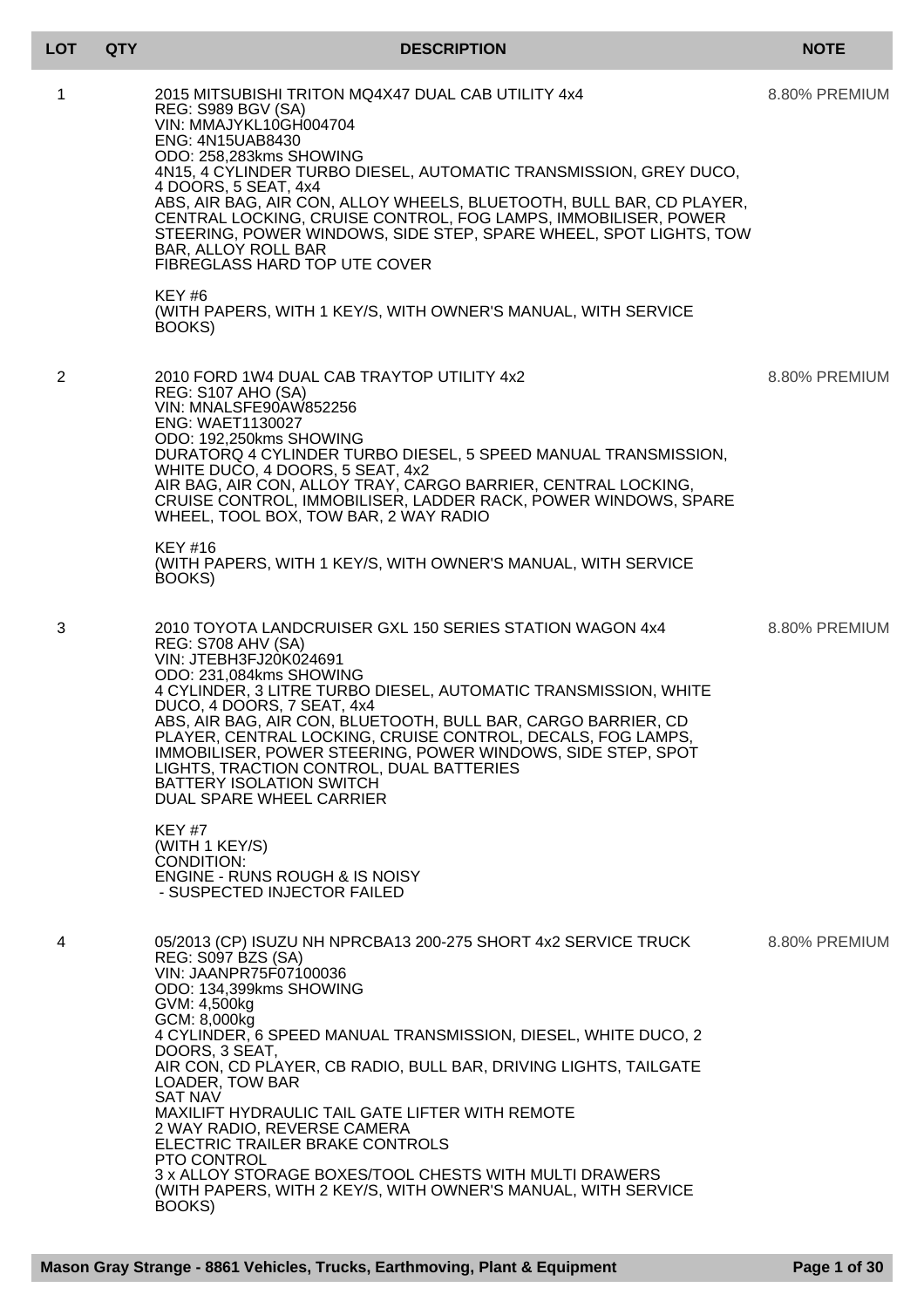## **LOT QTY DESCRIPTION NOTE**

| 5 | 2011 FREIGHTLINER FLX CORONADO SD 6x4 PRIME MOVER<br>REG: N/A<br>VIN: 1FVJGVBG9CLBN3333<br>ENG: 79508707<br>ODO: 881,380kms SHOWING<br>GVM: 24,000kg<br>GCM: 90,000kg<br>CUMMINS 15x485, EATON FULLER 18 SPEED MANUAL TRANSMISSION, TURBO<br>DIESEL, AIRBAG SUSPENSION, WHITE DUCO, 11R22.5 2 DOORS, 2 SEAT,<br>AIR CON, ALLOY RIMS, B DOUBLE RATED, BULL BAR, HIGH RISE SLEEPER<br>CAB, ROCK SCREEN, IDLE HOURS: 2,397<br>MOCHILA SLEEPER A/C SYSTEM<br>(WITH 1 KEY/S)                                                                                                                                                                                                                                                                                                                                                                                                                      | 8.80% PREMIUM |
|---|----------------------------------------------------------------------------------------------------------------------------------------------------------------------------------------------------------------------------------------------------------------------------------------------------------------------------------------------------------------------------------------------------------------------------------------------------------------------------------------------------------------------------------------------------------------------------------------------------------------------------------------------------------------------------------------------------------------------------------------------------------------------------------------------------------------------------------------------------------------------------------------------|---------------|
| 6 | 1995 MITSUBISHI FK417KS, FITTED WITH HIGH PRESSURE LINE CLEARING<br><b>SYSTEM</b><br><b>REG: VSN 582 (SA)</b><br>VIN: 6FK4G23TSB031802<br>ENG: 794126<br>ODO: 573,863kms SHOWING<br>GVM: 8,980kg<br>GCM: 16,000kg<br>MITSUBISHI 6D16, 6 CYLINDER, 6 SPEED SPEED MANUAL TRANSMISSION,<br>TURBO DIESEL, SINGLE CAB, SPRING SUSPENSION, WHITE DUCO, 8.25 R16LT<br>2 DOORS, 3 SEAT,<br>FITTED WITH HIGH PRESSURE PIPE LINE CLEARING SYSTEM<br>FITTED WITH MYERS HIGH PRESSURE PUMP<br>MOD: D65-20<br><b>PTO DRIVEN</b><br>FIBREGLASS TANK, APPROX 2,000 LITRE CAPACITY<br>MOUNTED IN ENCLOSED BODY<br>INC ASSORTED MULTI DIRECTIONAL WATER JET ATTACHMENTS, CUTTERS<br>FLAIL, HOSES & FITTINGS<br>2 x REAR MOUNT HOSE REELS, HYDRAULIC DRIVEN WITH<br>REMOTE PENDANT CONTROL<br>UNDERTRAY TOOLBOXES, ALLOY BULL BAR<br>DUAL REAR WHEELS,<br>TYRES IN AVERAGE TO POOR CONDITION<br><b>KEY #12</b> | 8.80% PREMIUM |
|   | 03 / 2004 MAXITRANS ST3 44' TRI AXLE FLAT TOP SEMI TRAILER<br>REG: SY 27 GZ (SA)<br>VIN / CHASSIS: 6F8T250004B066563<br>ATM: 38,000kg<br>B DOUBLE, AIRBAG SUSPENSION, SPIDER RIMS, 11R22.5, DRUM BRAKES,<br>RINGFEEDER, 2 x UNDER TRAY TOOL BOXES<br>1 x WATER TANK, 20 LITRE<br><b>TYRES AVERAGE CONDITION</b>                                                                                                                                                                                                                                                                                                                                                                                                                                                                                                                                                                              |               |
| 8 | 09 / 2003 VAWDREY VB S3 44' TRI AXLE FLAT TOP SEMI TRAILER<br>REG: SY 74 HG (SA)<br>VIN / CHASSIS: 6HJVAWAUS3SE00431<br>HUBOMETER: 53,096<br>ATM: 38,000kg<br>B DOUBLE, AIRBAG SUSPENSION, STEEL RIM, 11R22.5, DRUM BRAKES,<br>2 x UNDER TRAY TOOL BOXES<br>2 x GATES<br><b>TYRES AVERAGE CONDITION</b>                                                                                                                                                                                                                                                                                                                                                                                                                                                                                                                                                                                      |               |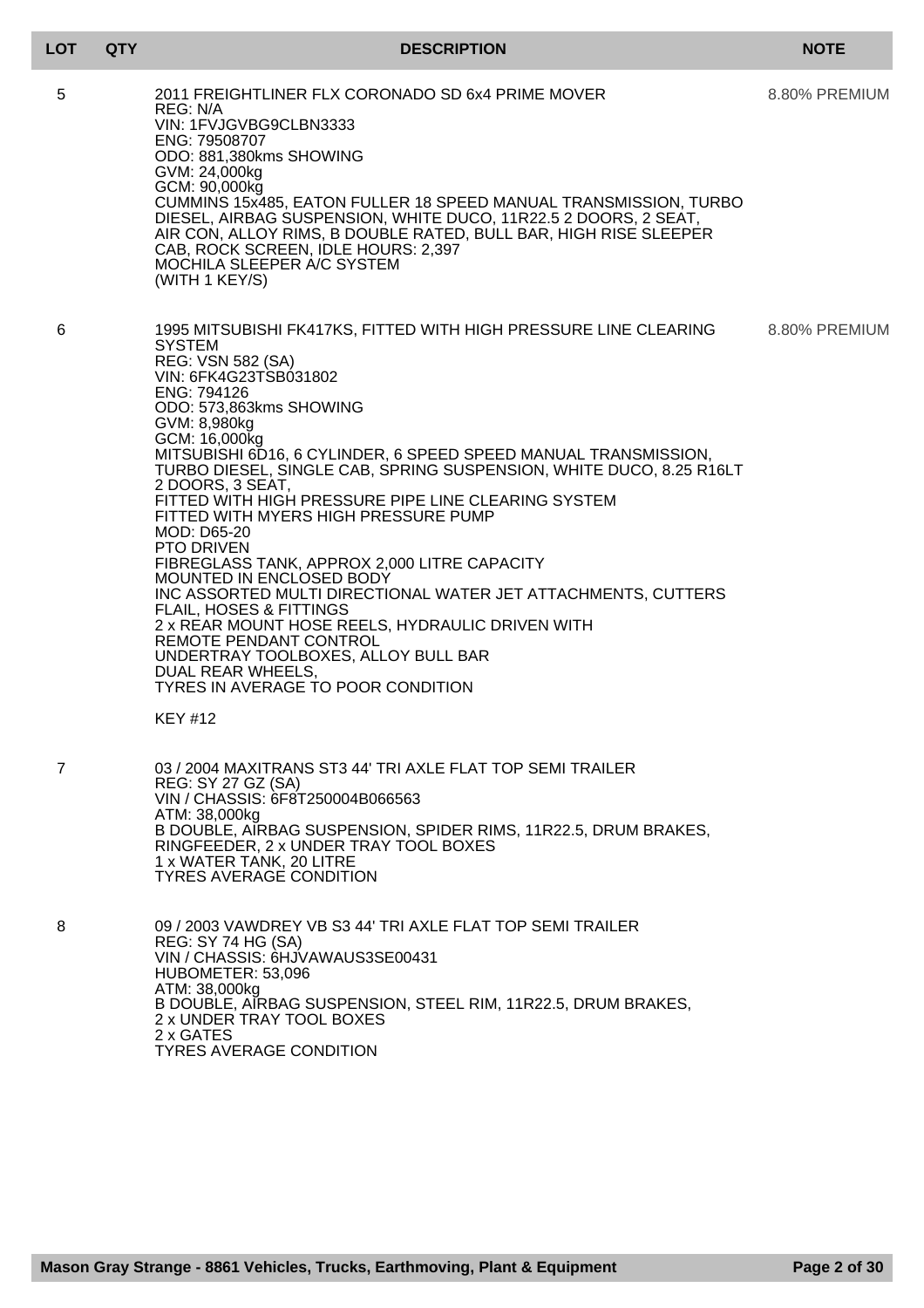| 9               | MOBILE CRANE, 2001 TEREX FRANNA<br><b>MOD: AT-20</b><br>S/NO: 3347<br><b>REG: FPS 684 (SA)</b><br><b>ENG: H07CTA44272</b><br><b>KMS SHOWING: 222,456</b><br>HRS SHOWING: 7099<br>6 CYLINDER DIESEL TURBO ENGINE<br><b>AUTOMATIC TRANSMISSION</b><br>MRC 20 TONNE<br>FITTED WITH FRANNA RCI-1502 LOAD COMPUTER<br>BATTERY ISOLATION SWITCH,<br>ALLOY LADDER, TELESCOPIC SPREADER BAR, ASSORTED STORAGE BOXES<br>CRANE SAFE INSPECTION CERT. EXP 17/8/22<br>MAJOR INSPECTION CERT EXP 9/2023<br><b>WITH MANUALS</b><br><b>KEY #34</b> | 8.80% PREMIUM |
|-----------------|-------------------------------------------------------------------------------------------------------------------------------------------------------------------------------------------------------------------------------------------------------------------------------------------------------------------------------------------------------------------------------------------------------------------------------------------------------------------------------------------------------------------------------------|---------------|
| 10              | 2005 NEW HOLLAND LB110B-4PS 4x4 BACKHOE FRONT END LOADER<br><b>REG: DVP 897</b><br>ENG: 00214698<br>HOURS: 9,250hours SHOWING<br>4 CYLINDER DIESEL, 82kw,<br>PIN: 031054851<br>FULLY ENCLOSED A/C CAB<br>2 WAY RADIOS<br>4 IN 1 BUCKET<br>5 x TRENCHING BUCKETS, 300, 400, 450, 550 & 750mm<br>1200mm GP BUCKET<br>RIPPER ATTACHMENT & SPARE RIM<br><b>FULL SERVICE HISTORY</b><br>KEY #11<br>(WITH PAPERS, WITH SERVICE BOOKS)                                                                                                     | 8.80% PREMIUM |
| 11              | <b>HYSTER FORKLIFT</b><br>MOD: S80FT<br>MAX LIFT CAP: 3,720kg @ LOAD CENTRE 610mm<br>MAX LIFT HEIGHT: 5,050mm<br>2 STAGE MAST<br>4 TYNE CASCADE FORK ATTACHMENT<br>POWER SPREAD<br><b>MOD: 28GFDS32</b><br>MAX TYNE SPREAD: 2008mm<br><b>6 CYLINDER LPG ENGINE</b><br>HOURS: 15,538 SHOWING<br>DURA MESH 2 TRANSMISSION<br><b>SOLID TYRES</b><br><b>HSS STABILITY SYSTEM</b>                                                                                                                                                        | 8.80% PREMIUM |
| 12 <sup>2</sup> | 1983 HYSTER FORKLIFT<br><b>3 STAGE MAST</b><br>APPROX 2.5T CAP<br><b>4 CYLINDER LPG ENGINE</b><br><b>MONO CONTROL</b><br>HOURS: 5,096 SHOWING<br><b>CHASSIS: F30-1925CS</b>                                                                                                                                                                                                                                                                                                                                                         | NO GST        |

ENG: M12142RF AIR TYRES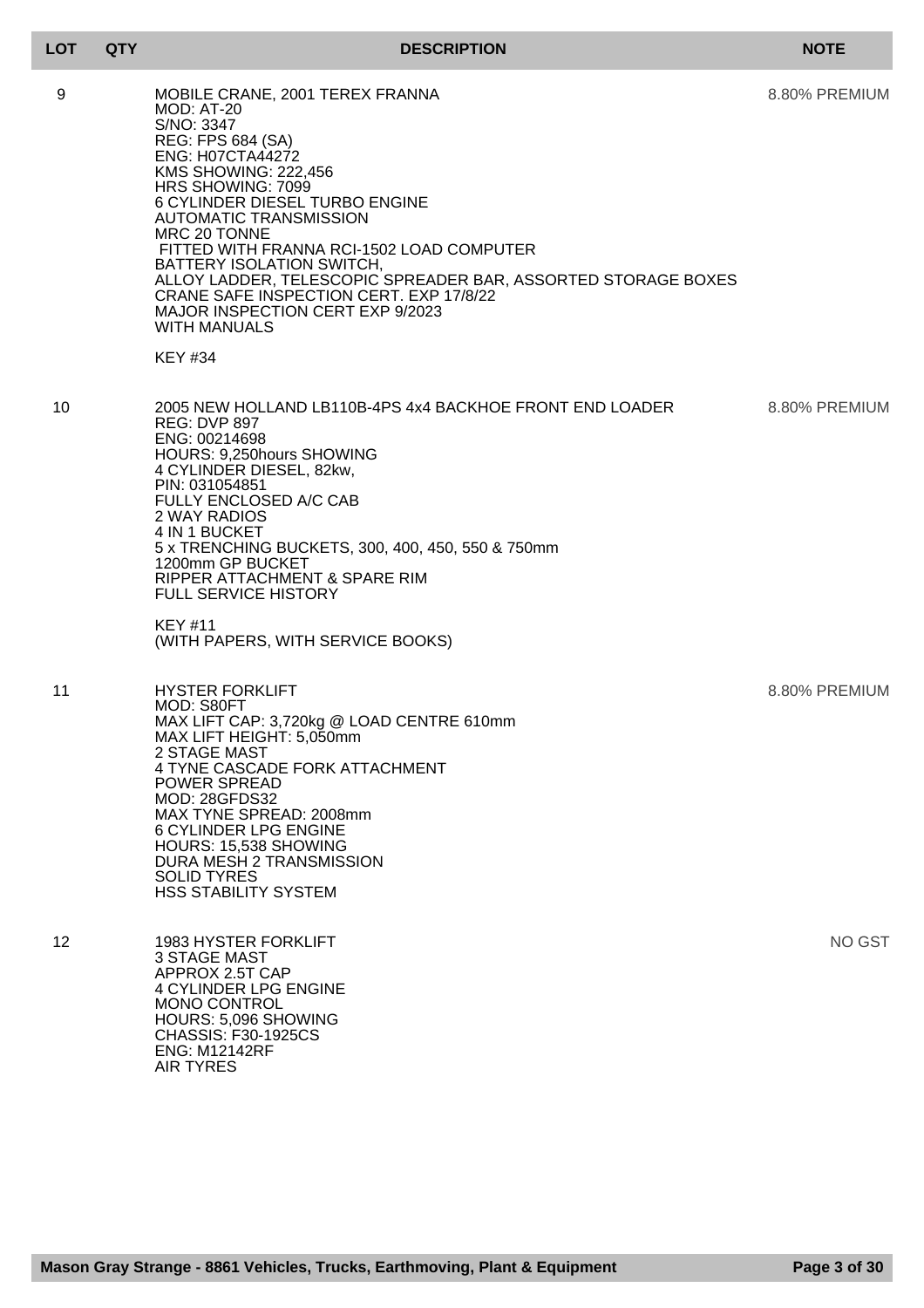| LOT | <b>QTY</b> | <b>DESCRIPTION</b>                                                                                                                                                                                                                                                                                                                                                                                                                           | <b>NOTE</b>   |
|-----|------------|----------------------------------------------------------------------------------------------------------------------------------------------------------------------------------------------------------------------------------------------------------------------------------------------------------------------------------------------------------------------------------------------------------------------------------------------|---------------|
| 13  |            | MOBILE PACKAGED AIR COMPRESSOR, SULLAIR<br><b>MOD: 225H</b><br>TYPE: 225HDPQCA3<br>HOURS: 2,025 SHOWING<br>POWERED BY CATERPILLAR 62kw 4 CYLINDER TURBO DIESEL ENGINE<br>TRAILER MOUNTED, SINGLE AXLE<br>REG: S83 SZD<br>VIN: 4W0AS2119DMB09004<br>DOM: 2013<br><b>BALL HITCH, BRAKES</b>                                                                                                                                                    | 8.80% PREMIUM |
| 14  |            | 2012 ALLIGHT LIGHTING TOWER/GENSET<br><b>TRAILER MOUNTED</b><br><b>MOD: EXACT MINE SPEC SERIES</b><br>REG: N/A<br>VIN: 6JETRAMLTCLV09264<br>POWERED BY PERKINS 3 CYLINDER DIESEL ENGINE<br>APPROX 10KVA ALTERNATOR<br>240V OUTPUT<br>LIGHT TOWER HAS 4 x MERCURY VAPOUR LIGHTS, 1500w EACH<br><b>HYDRAULIC POWERED MAST</b><br>ON SINGLE AXLE TRAILER<br><b>BALL HITCH</b><br>BRAKES, JOCKEY WHEEL & 4 x OUTRIGGERS<br>HOURS: 10,058 SHOWING | NO GST        |
| 15  |            | SPORTSCRAFT HUSTLER HALF CABIN BOAT<br>5m, FIBREGLASS HULL<br><b>MARINE REG: NA92S</b><br><b>HIN: AUTSA021901BZ5</b><br>FITTED WITH JOHNSON 90HP, V4 PETROL OUTBOARD ENGINE<br>WHITE/YELLOW, CANOPY, ECHO SOUNDER,<br><b>ON</b><br>1976 SINGLE AXLE TRAILER, TINKA<br><b>REG: TLN 786 (SA)</b><br>CHASSIS: 5170111<br>GVM: 750kg<br>BALL HITCH, WINCH & SPARE WHEEL,<br><b>WITH PAPERS</b>                                                   |               |
| 16  |            | 1987 OLYMPIC 14 x 6.3' TANDEM AXLE CAR CARRY TRAILER<br><b>REG: YEU 133 (SA)</b><br>VIN / CHASSIS: A9<br>50mm BALL HITCH, BRAKES, RAMPS, HAND WINCH & SPARE WHEEL<br>TYRES NEAR NEW, (HAS RUST IN FRAME)<br>(WITH PAPERS)                                                                                                                                                                                                                    | NO GST        |
| 17  |            | 2009 ASPINAL TRAILERS 8x5' TANDEM AXLE ALL TERRAIN<br><b>REG: 894 UBL (QLD)</b><br>VIN / CHASSIS: 6T9T20ABF90ADV100<br>ATM: 2,000kg<br>2' HIGH SIDES, HINGED REAR GATE<br>BALL HITCH, BRAKES, SPARE WHEEL<br>FITTED WITH ALL TERRAIN TYRES, SIZE LT266/75R16<br><b>SURFACE RUST</b>                                                                                                                                                          |               |
| 18  |            | SINGLE AXLE TRAILER, 6x4' (1800 x 1200mm)<br><b>REG: TVT 816 (SA)</b><br><b>VIN: WB125</b><br>RED, BALL HITCH,<br>CAGE 1000mm (H), NOT ATTACHED<br><b>RUSTY</b><br><b>WITH PAPERS</b>                                                                                                                                                                                                                                                        | NO GST        |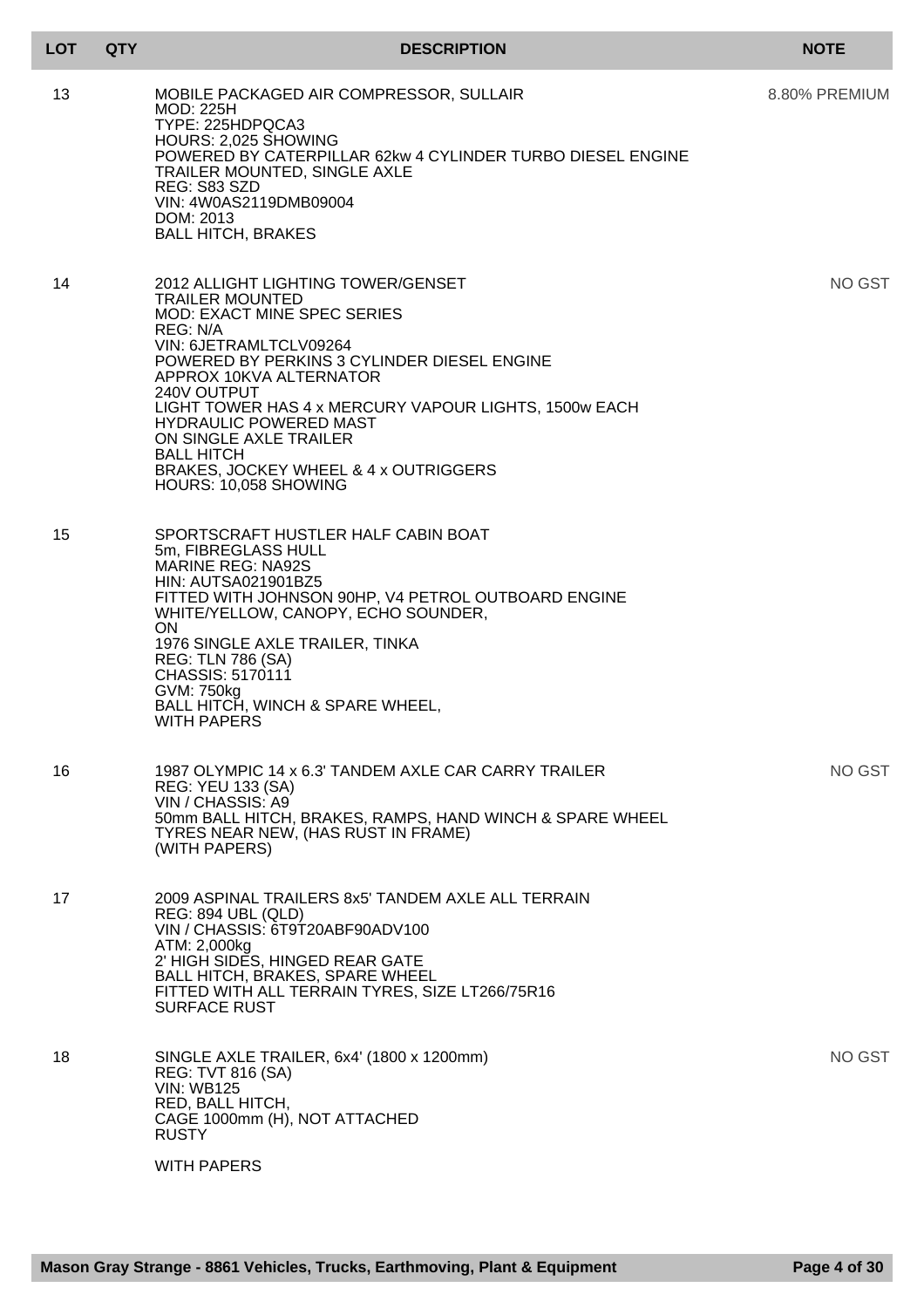| <b>LOT</b> | <b>QTY</b> | <b>DESCRIPTION</b>                                                                                                                                                                                                                                                                                                                                 | <b>NOTE</b>   |
|------------|------------|----------------------------------------------------------------------------------------------------------------------------------------------------------------------------------------------------------------------------------------------------------------------------------------------------------------------------------------------------|---------------|
| 19         |            | SINGLE AXLE TRAILER, 6x4' (1800 x 1200mm)<br><b>REG: NO PLATES</b><br>BLUE, BALL HITCH,<br><b>RUSTY</b>                                                                                                                                                                                                                                            | <b>NO GST</b> |
| 20         |            | SINGLE AXLE TRAILER, 7x4' (2100 x 1200mm)<br><b>REG: NO PLATES</b><br>NO FLOOR<br>WHITE, BALL HITCH,<br><b>JOCKEY WHEEL &amp; SPARE WHEEL</b><br><b>RUSTY</b>                                                                                                                                                                                      | NO GST        |
| 21         |            | 2001 ROBINSON R44 CLIPPER HELICOPTER WRECKAGE<br>NO ENGINE, INSTRUMENTS OR USABEL PARTS<br>(ALL REMAINING PARTS UN-AIRWORTHY & CONDEMNED)<br>SUITABLE FOR DISPLAY PROJECT/PROP ONLY, BATTLEGROUND<br><b>DECORATION, ETC</b>                                                                                                                        |               |
|            |            | (SOLD IN-SITU, LOCATED AT SKELDON RD, WELLINGTON, SA, 5259)                                                                                                                                                                                                                                                                                        |               |
| 22         |            | STEEL SHIPPING CONTAINER, 20'<br>DOM: 2012<br>WHITE, WATER TIGHT.                                                                                                                                                                                                                                                                                  |               |
| 23         |            | STEEL SHIPPING CONTAINER, 20'<br><b>RED, WATER TIGHT</b><br>SOME RUST AND PAINT PEALING FROM FIRE DAMAGE                                                                                                                                                                                                                                           |               |
| 24         |            | STEEL SHIPPING CONTAINER, 10', HIGH CUBE                                                                                                                                                                                                                                                                                                           |               |
| 25         |            | 10' SHIPPING CONTAINER/STORAGE POD, BLUE, WATER TIGHT                                                                                                                                                                                                                                                                                              |               |
| 26         |            | 10' SHIPPING CONTAINER/STORAGE POD, BLUE, RUST HOLES IN ROOF                                                                                                                                                                                                                                                                                       |               |
| 27         |            | PACKAGED GENSET, 2017 CD POWER<br>MOD: TPE350C<br>280kw RATED POWER<br><b>HOURS SHOWING: 26 ONLY</b><br>POWERED BY PERKINS 2200 SERIES TURBO DIESEL ENGINE<br><b>MECC ALTE ATERNATOR</b><br>MOD: H056268<br>TYPE: ECO383L4<br>S/NO: TPS0IFJ170982<br>VOLTAGE: 415V<br>CURRENT: 486.9A<br>3 PHASE<br><b>WEIGHT: 5,620kg</b><br>5500 x 1852 x 2542mm |               |
| 28         |            | 2003 HYDRAULIC SHEAR, ERMAKSAN<br>MOD: ERMAK HGS 3100 X6<br>WIDTH: 3100mm<br>CAPACITY: 8mm<br><b>CUTTING/MIN: 18</b><br><b>WEIGHT: 5,500kg</b><br>415V WITH FOOT CONTROLLER                                                                                                                                                                        |               |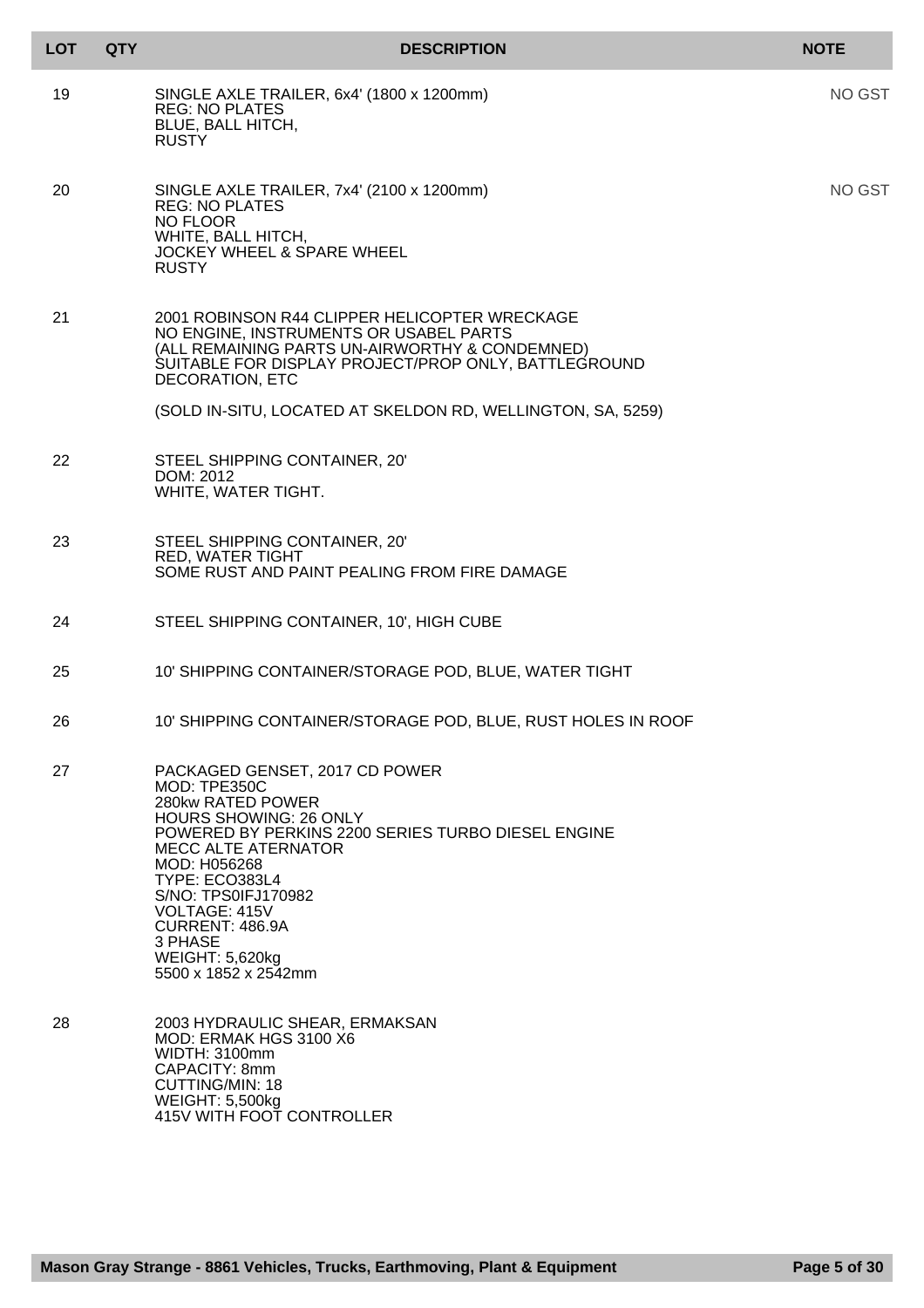| <b>LOT</b> | <b>QTY</b> | <b>DESCRIPTION</b>                                                                                                                                                                                         | <b>NOTE</b> |
|------------|------------|------------------------------------------------------------------------------------------------------------------------------------------------------------------------------------------------------------|-------------|
| 29         |            | PROCAM CNC ROUTER<br>WITH M400 CENTROID CONTROL CONSOLE,<br>KERAMIK, ES919 CUTTING HEAD, AIR COOLING<br>VACUUM TABLE SIZE: 4000 x 2000mm<br>TOTAL TABLE SIZE: 4800 x 2040mm<br>2 x WITH VACUUM UNITS, 415V |             |
| 30         |            | PACKAGED AIR COMPRESSOR, FGS CURTIS<br>MOD: PDS100S-5C1<br>S/NO: B6-5C13796<br>NORMAL O.P: 0.69MPN<br>POWERED BY 3 CYLINDER DIESEL ENGINE<br>HOURS: 16,245 SHOWING<br>DOM: 2019                            |             |
| 31         |            | PACKAGED REFRIGERATED DRYER, CHAMPION<br><b>MOD: CRD-600</b><br>400/3/50 TIMED, 415V                                                                                                                       |             |
| 32         |            | AIR COMPRESSOR, INGERSOLL RAN<br><b>MOD: 15T2</b><br>3 CYLINDER, 415V<br><b>SKID MOUNTED</b>                                                                                                               |             |
| 33         |            | AIR COMPRESSOR, ABAC<br>SINGLE CYLINDER<br>7.5HP, 415V                                                                                                                                                     |             |
| 34         |            | REFRIGERATED AIR DRYER, CHAMPION/SULLAIR<br>MOD: CRD107<br>DOM: 1999<br><b>MAX PRESSURE: 16 BAR</b><br>240V                                                                                                |             |
| 35         |            | GRIT BLASTING SYSTEM, RAPID BLAST,<br>PRESSURE POT, CONTROL PANEL<br>DEAD MAN SWITCH, HOSE & NOZZLES,<br><b>SKID MOUNTED</b>                                                                               |             |
| 36         |            | <b>GRIT BLASTING UNIT, BURWELL TECHNOLOGIES</b><br>HEAVY DUTY, MOBILE WITH AIR REGS,<br>RADEX AIR FILTRATION UNIT, HOSE, FITTINGS & NOZZLE                                                                 |             |
| 37         |            | GRIT BLASTING, VACUUM RECLAMATION UNIT, PAN BLAST EQUIPMENT<br><b>PNEUMATIC</b><br><b>VENTURI ACTION</b><br>200 LITRE WITH VACUUM HOSES & FITTINGS                                                         |             |
| 38         |            | DRY ICE BLAST CLEANER, BUSE<br>TYPE: BUSE BOOSTER 20<br>DOM: 2007<br><b>WORK PRESS: 16 BAR</b><br>WITH HOSES & NOZZLE & ATTACHMENT IN<br><b>CARRY CASE</b><br>MOBILE, 240V                                 |             |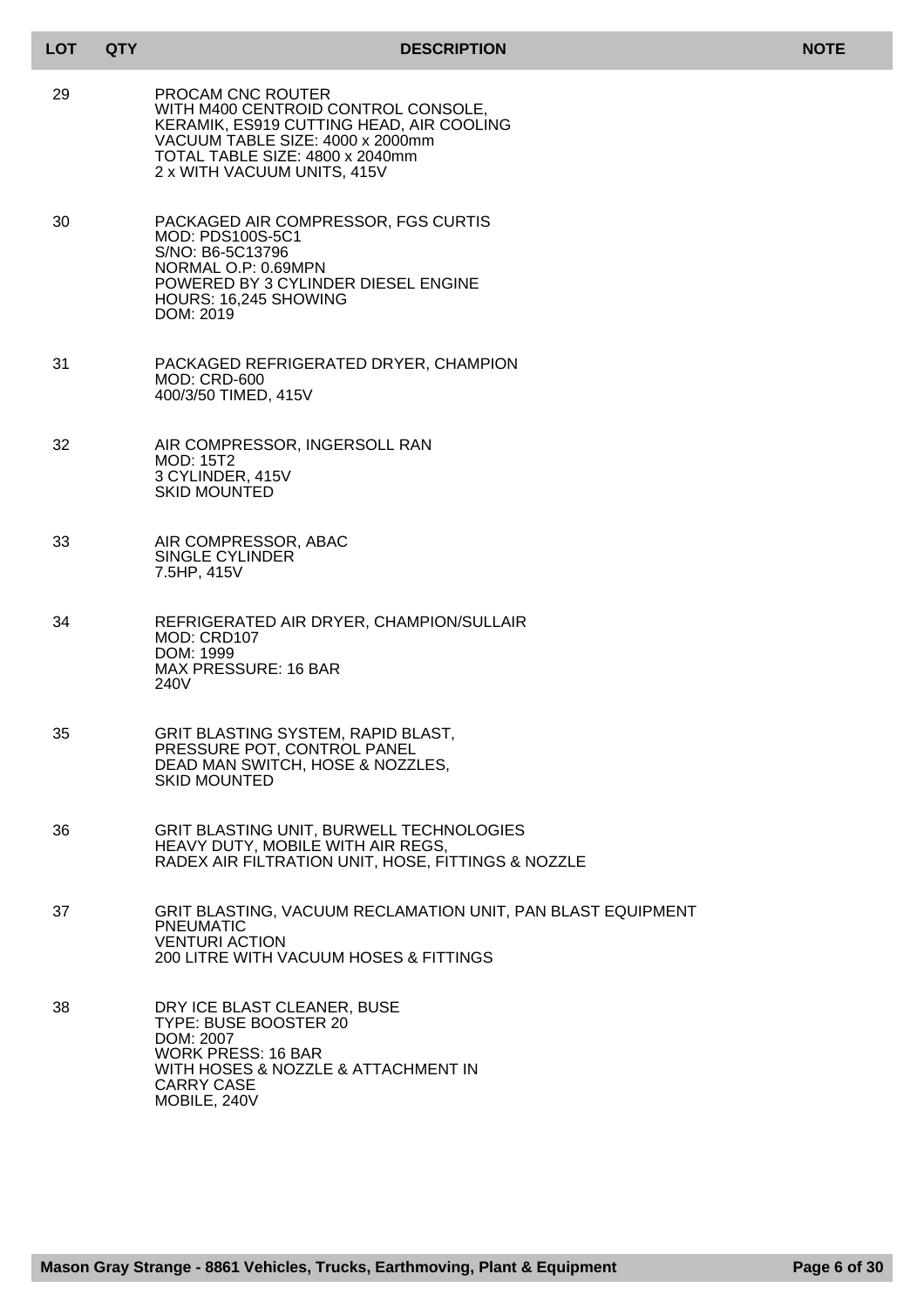| <b>LOT</b> | <b>QTY</b> | <b>DESCRIPTION</b>                                                                                                                                                     | <b>NOTE</b> |
|------------|------------|------------------------------------------------------------------------------------------------------------------------------------------------------------------------|-------------|
| 39         |            | DRY ICE BLAST CLEANER, ICE TECH<br>MOD: 30PSE2EM613<br>DOM: 2012<br>DIGITAL DISPLAY WITH HOSES & NOZZLE<br>IN 2 x CARRY CASES & PALLET<br>MOBILE, 240V                 |             |
| 40         |            | DRY ICE BLAST CLEANER, ICE TECH<br>MOD: ICE BLAST KG30<br>TYPE: 30PSE2EM613<br><b>PRESS MAX: 16 BAR</b><br>WITH HOSES & NOZZLE IN<br><b>CARRY CASE</b><br>MOBILE, 240V |             |
| 41         |            | COMPRESSED AIR COOLER/DRYER, HIROSS<br>MOD: ANT006<br>240V, MOBILE<br>WITH ASSORTED LENGTH PRESSURE HOSES & FITTINGS<br>1 x PALLET                                     |             |
| 42         |            | VACUUM EXTRACTION & FILTRATION UNIT, MOBILE<br>MOD: RP-V9<br>240V WITH HOSE                                                                                            |             |
| 43         |            | BLAST MEDIA, CHURCH & DWIGHT CO, ARMEX, 10 x 25kg BAGS,<br>1 x PALLET                                                                                                  |             |
| 44         |            | SCISSOR LIFT PLATFORM, SAFE TECH<br>CAP: 1,000kg<br>PLATFORM SIZE: 1800 x 1600mm WITH<br>REMOTE PEDESTAL CONTROL UNIT<br>MAX HEIGHT: 1000mm APPROX<br>415V             |             |
| 45         |            | METAL CUTTING HORIZONTAL BAND SAW, SHEN JANG<br><b>MOD: SJ 1018SAT</b><br>DOM: 2012<br>BLADE SIZE: 27 x 0.9 x 3660mm<br>MAX CUT WIDTH: 500mm<br>415V                   |             |
| 46         |            | HYDRAULIC POWER PACK, YOUNG RACINE<br>MOD: OCH91<br>MULTI STAGE, 415V,<br>FITTED WITH OIL COOLING RADIATOR SYSTEM                                                      |             |
| 47         |            | PULVERISER FEED UNIT, PROGRESSIVE FOUNDRY TECH<br>120mm FLOW & MIX TUBE<br>PNEUMATIC & ELEC CONTROL                                                                    |             |
| 48         |            | PLANETARY MIXER,<br><b>ADJUSTABLE HEIGHT</b><br><b>MULTI SPEED</b><br>STAINLESS STEEL MIXING BOWL<br>460 x 550mm DIA<br>415V                                           |             |
| 49         |            | PEDESTAL GRINDER, DUAL HEAD<br>320mm DI STONBES<br>HEAVY DUTY, 415V                                                                                                    |             |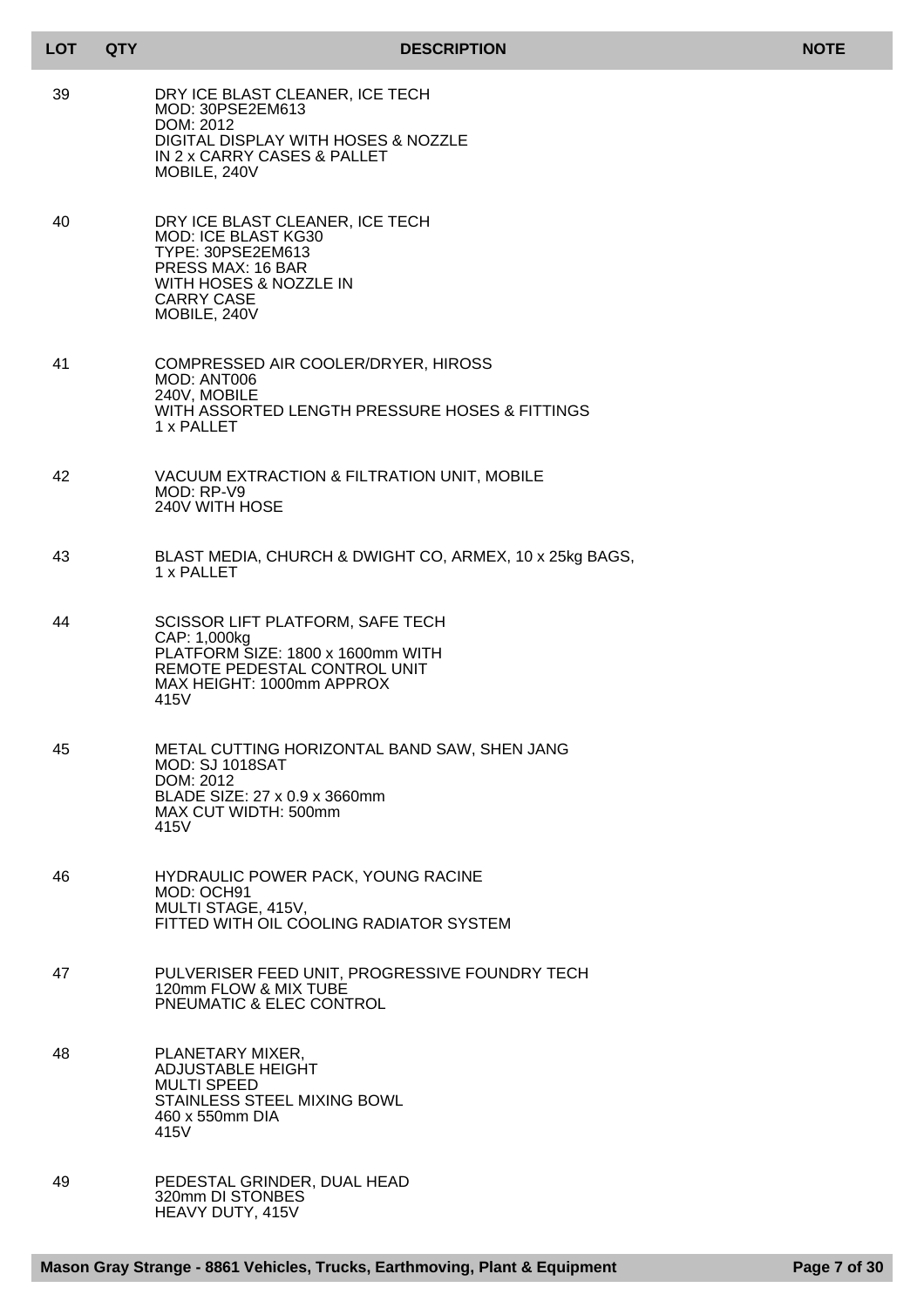| <b>LOT</b> | <b>QTY</b> | <b>DESCRIPTION</b>                                                                                                               | <b>NOTE</b> |
|------------|------------|----------------------------------------------------------------------------------------------------------------------------------|-------------|
| 50         |            | MATERIAL GRANULATOR, AVIAN<br>SIZE/MOD: G30/20<br>5.5kw, 415V, MOBILE                                                            |             |
| 51         |            | ROPS TIPPER BAR QUANTUM BANTAM, NEW!                                                                                             |             |
| 52         |            | DPU PLATE COMPACTOR, MIKASA<br>MOD: MVH-306DSN<br>POWERED BY YANMAR, DIESEL ENGINE<br>PAD SIZE: 800 x 430mm                      |             |
| 53         |            | DPU PLATE COMPACTOR, MIKASA<br>MOD: MVH-306DSNC<br>POWERED BY YANMAR, DIESEL ENGINE<br>PAD SIZE: 800 x 430mm                     |             |
| 54         |            | RAMMER COMPACTOR, HITACHI GILLI<br>MOD: ZV65R<br>POWERED BY ROBIN/SUBARU 3HP PETROL ENGINE                                       |             |
| 55         |            | WACKER LEG RAMMER, NEUSON<br>MOD: RAMMER BS60-2<br>80cc PETROL ENGINE                                                            |             |
| 56         |            | <b>WACKER COMPACTOR,</b><br>TYPE: BS60-V<br>POWERED BY PETROL ENGINE                                                             |             |
| 57         |            | 2 x WACKER LEG RAMMERS, PETROL<br><b>MOD: BS-50</b><br><b>ALL FAULTS</b>                                                         | NO GST      |
| 58         |            | PLATE COMPACTOR, FULL BOAR<br>POWERED BY 5.5HP PETROL ENGINE<br>500 x 370mm PLATE                                                |             |
| 59         |            | CONCRETE SCARIFIER, FLEXTOOL<br>240V                                                                                             |             |
| 60         |            | BIANCO CONCRETE VIBRATOR PROBE & TRASH PUMP WITH WORM DRIVE<br>UNIT.<br>POWERED BY HONDA GX160, PETROL ENGINE, 5HP<br>1 x PALLET |             |
| 61         |            | PORTABLE GENSET, YANMAR<br>6.8KVA<br>POWERED BY HONDA 13HP PEROL ENGINE                                                          | NO GST      |
| 62         |            | PACKAGED GENSET, PREDATOR<br>3500w, INVERTER<br>3 x 120V OUTLETS, PETROL ENGINE<br>(SLIGHT PLASTIC COVER DAMAGE)                 |             |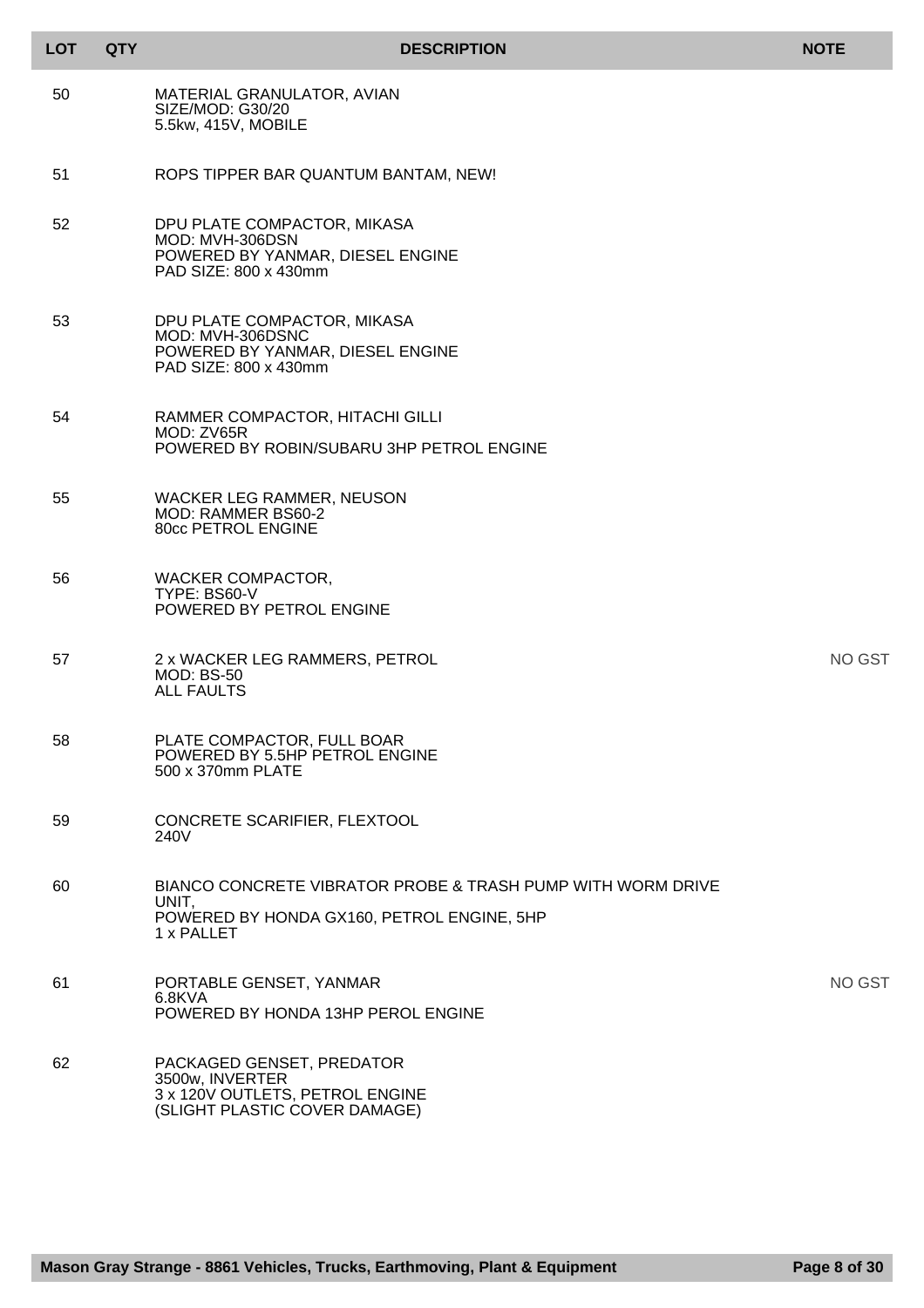| <b>LOT</b> | <b>QTY</b> | <b>DESCRIPTION</b>                                                                                                                                                      | <b>NOTE</b> |
|------------|------------|-------------------------------------------------------------------------------------------------------------------------------------------------------------------------|-------------|
| 63         |            | <b>GENSET, DUNLITE</b><br>MOD: GPPHD60<br><b>HONDA 2 STAGED-01</b><br>5KVA, 9HP DIESEL ENGINE<br>240V                                                                   | NO GST      |
| 64         |            | <b>GENSET, ADVANCED POWER MATE</b><br>MOD: APH25R51<br>HONDA GX160, 5.5HP ENGINE<br>$2.5$ KVA<br>240V                                                                   | NO GST      |
| 65         |            | YAMAHA GENERATOR, MF410, PETROL, 10HO<br>2 x 240V OUTLETS, ADVANCED POWER, PULL START                                                                                   | NO GST      |
| 66         |            | PORTABLE REFRIGERATION A/C UNIT, ICCON<br>MOD: CARU0810<br><b>EX MILITARY SPEC</b><br>1kw COOLING<br>R134A REFRIGERANT<br>240V WITH TRANSPORT CASE, GREEN POLY          |             |
| 67         |            | WIRE ROPE, GALV STEEL, 7mm DIA, 1 x DRUM, APPROX 400m                                                                                                                   |             |
| 68         |            | MIG WELDER, LIQUID ARC HANDYMIG 1701, 240V & CORDLESS DRILL, AEG,<br><b>BATTERY &amp; CHARGER</b>                                                                       | NO GST      |
| 69         |            | VINTAGE AUTOMOTIVE WORKSHOP MANUALS INC<br>GREGORYS, HOLDEN HQ, TORANA, COMMODORE,<br>ORIGINAL FORD FALCON, FAIRLANE & LTD,<br>CHRYSLER VALIANT, GALANT, ETC<br>1 x TUB | NO GST      |
| 70         |            | 9 x VINTAGE TORANA AUTO SHOP MANUALS INCLUDING HB, LC, LN, ETC                                                                                                          |             |
| 71         |            | 16 (APPROX) x ASSORTED DATSUN AUTOMOTIVE WORKSHOP MANUALS<br>INCLUDING 120V, 280C, SUNNY STANZA, 1200 & 1300, ETC                                                       |             |
| 72         |            | 21 (APPROX) x ASSORTED AUTOMOTIVE WORKSHOP MANUALS INCLUDING<br>VINTAGE HOLDEN, STATESMAN, VL COMMODORE, ETC                                                            |             |
| 73         |            | 20 (APPROX) x VINTAGE AUTO WORKSHOP MANUALS INCLUDING PONTIAC,<br>CHEVY, CADILLAC, CORVETTE, ETC                                                                        |             |
| 74         |            | 30 (APPROX) x VINTAGE AUTO WORKSHOP MANUALS INCLUDING VAUXHALL,<br>OLDSMOBILE, ROVER, LANDROVER, RANGE ROVER, ETC                                                       |             |
| 75         |            | 13 x VINTAGE AUTO WORKSHOP MANUALS FOR JAGUAR XJ6, DAIMLER<br>SERIES III, ROLLS ROYCE SILVER DAWN, MERCEDES 300 SEL, ETC                                                |             |
| 76         |            | 12 x VINTAGE AUTO WORKSHOP MANUALS INCLUDING FISHER BODY, 66-75,<br>1956, UNITED STATES CLASSIC CAR SERVICE BOOK, ETC                                                   |             |
| 77         |            | 50 (APPROX) x DATSUN & NISSAN PRODUCT BULLETINS & MANUALS 1971 &<br>ONWARDS INC SKYLINE, 300ZX, 2800C-220C, ETC                                                         |             |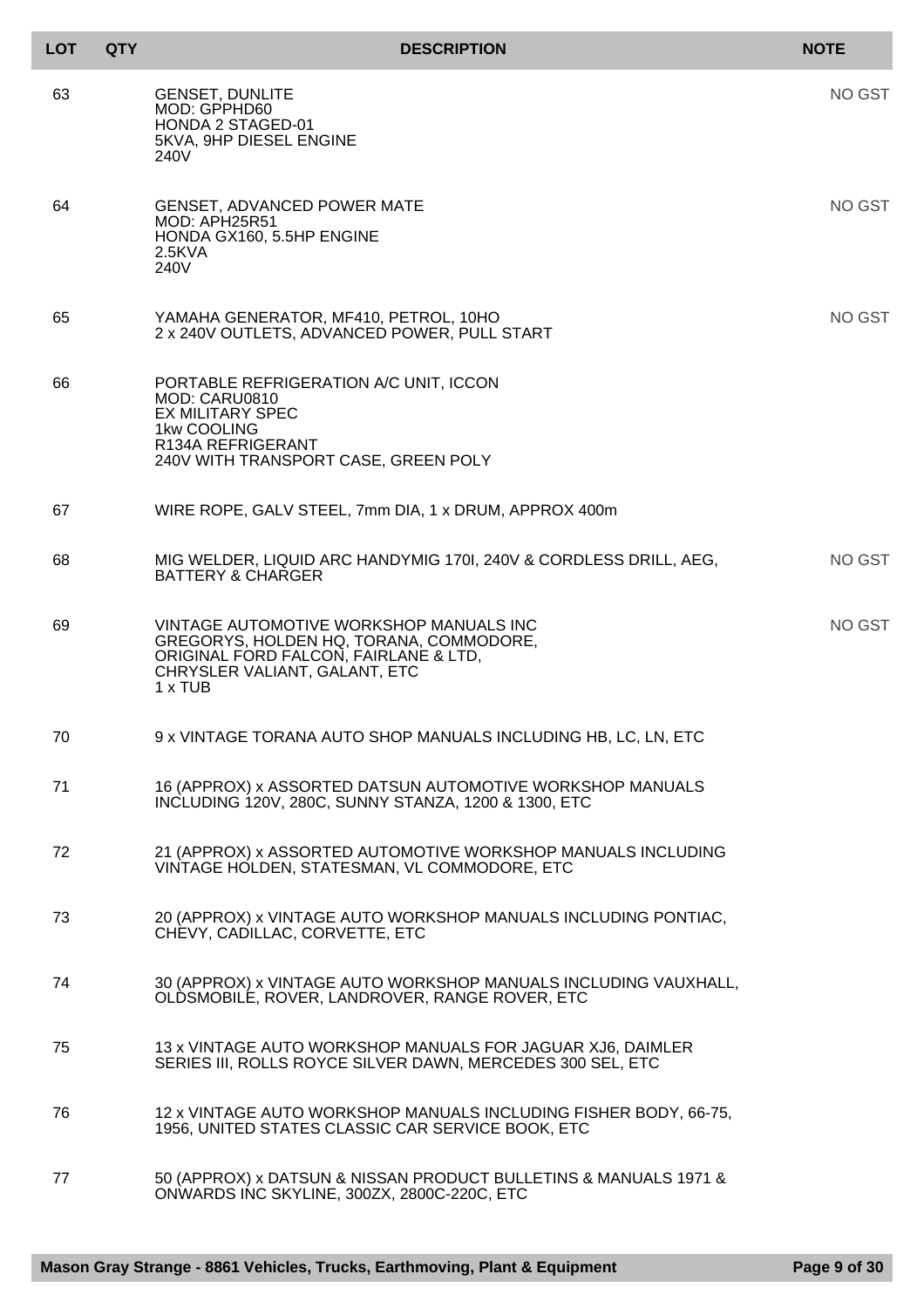| <b>LOT</b> | <b>QTY</b> | <b>DESCRIPTION</b>                                                                                                             | <b>NOTE</b> |
|------------|------------|--------------------------------------------------------------------------------------------------------------------------------|-------------|
| 78         |            | VERYFLEX, ORMAC HOSE, 1/2" (12.7mm) DIAMETER<br>300 PSI, W.P<br>SUIT FUEL, OIL ETC, 70m, 2 x ROLLS<br>& 3/8" (9.5mm) PART DRUM | NO GST      |
| 79         |            | ELECTRO FUSION WELDER, CALDER SYSTEMS<br><b>MOD: SAMURAI 3</b><br>CONTROL UNIT WITH ASSORTED LEADS,<br>240V                    |             |
| 80         |            | PORTABLE VENTILATOR DRUM FAN, TRADEMASTER<br><b>TYPE: TPV-300</b><br>CAP: 60cmm<br>300m DIA<br>240V WITH DUCTING               |             |
| 81         |            | PRESSURE PUMP, TROLLEY MOUNTED, 240V & 7 x ASSORTED 240V<br><b>EXTENSION LEADS</b>                                             | NO GST      |
| 82         |            | 8 x TUBS ASSORTED BOW SHACKLES INCLUDING<br>$2 \times 25T$<br>3 x 17T<br>6 x 12T<br>4 x 8.5T, ETC                              |             |
| 83         |            | 8 x ASSORTED BOC GAS REGULATORS, INC ARGON, OXYGEN, INERT GAS INC<br>BRASS VALVES, FLASH BACK ARRESTORS, ETC IN PLASTIC TUBS   |             |
| 84         |            | <b>3 BOXES FOIL MESH TAPE</b>                                                                                                  | NO GST      |
| 85         |            | 2 x ASSORTED SOLAR PANELS, 800 x 500mm                                                                                         |             |
| 86         |            | 18 x TYRE INNER TUBES, GOODTIRE<br><b>TYPE: NT3050</b><br>SIZE: 7.50-16, TR15<br>$1 \times$ BOX                                |             |
| 87         |            | 4 x GIRDER BEAM CLAMPS, BEAVER 3T                                                                                              |             |
| 88         |            | RADIANT HEATER, LPG, TROLLEY MOUNTED                                                                                           | NO GST      |
| 89         |            | LAWNMOWER, MASPORT, QUANTUM XM 50<br><b>B&amp;S ENGINE</b>                                                                     | NO GST      |
| 90         |            | LAWNMOWER, VICTA HAWK SPRINT 375<br><b>B&amp;S ENGINE</b>                                                                      | NO GST      |
| 91         |            | ROTARY HOE, GIANTZ PROFESSIONAL X6 BLADE<br><b>2 STROKE ENGINE</b>                                                             | NO GST      |
| 92         |            | POST HOLE BORER, GIANTZ<br>2 STROKE PETROL ENGINE WITH<br>200mm DIA AUGER                                                      |             |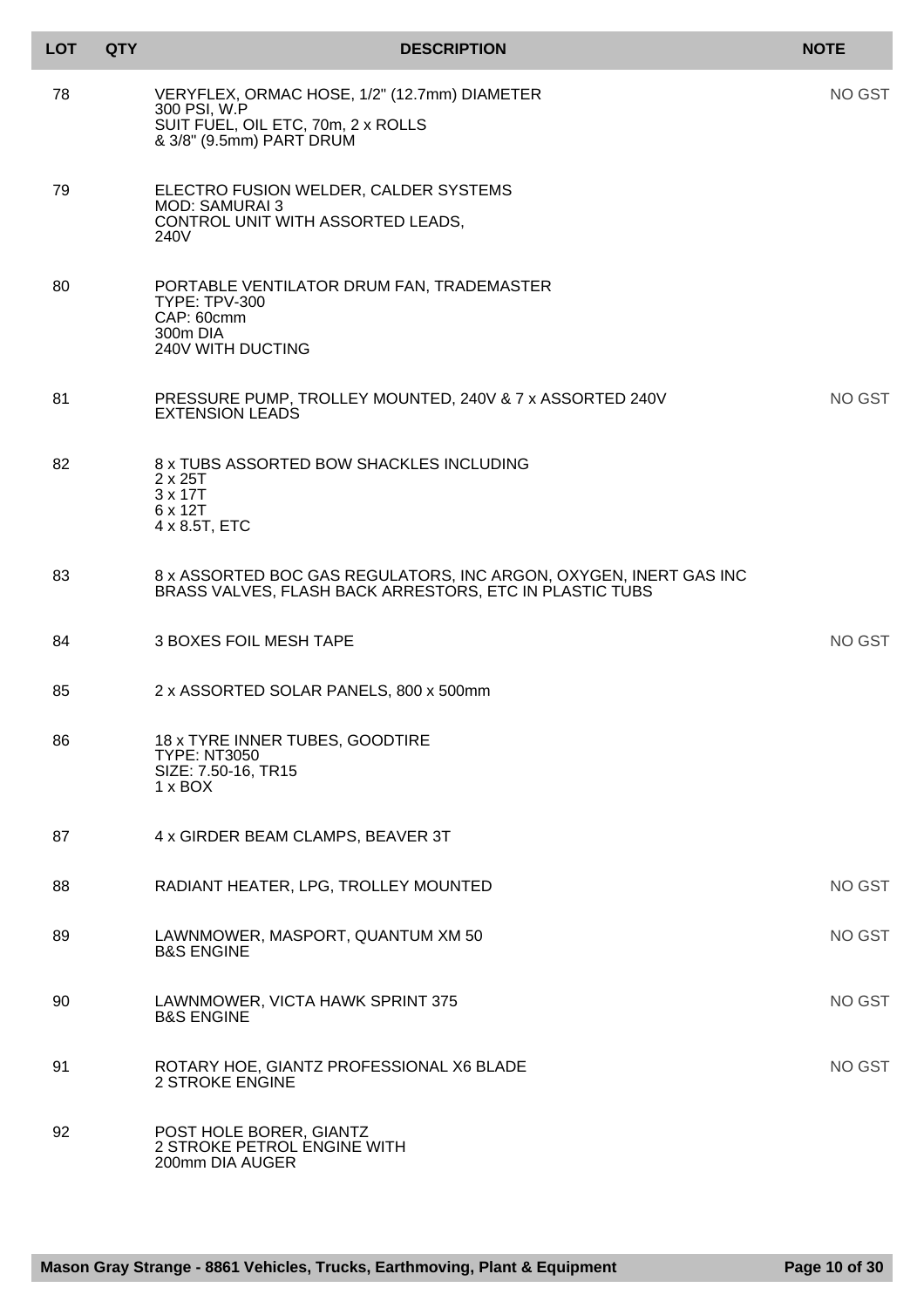| <b>LOT</b> | <b>QTY</b> | <b>DESCRIPTION</b>                                                                                                                                                                         | <b>NOTE</b> |
|------------|------------|--------------------------------------------------------------------------------------------------------------------------------------------------------------------------------------------|-------------|
| 93         |            | PNEUMATIC DIAPHRAGM PUMP, GRACO<br><b>MOD: HUSKY 1050</b><br>CONFIGURSTION: 1050A-A01AA1GEGEPT<br>MAX WPR: 125PSI (8.6 BAR)<br>FITTED QUICK RELEASE HYDRAULIC FITTINGS                     |             |
| 94         |            | 20 x DRILL BITS, ASSORTED TAPERED & STRAIGHT SHANKS,<br>SIZES FROM 15 TO 40mm                                                                                                              |             |
| 95         |            | DEWALT WORK SITE RADIO/CHARGER<br>MOD: DC011<br>30 PIECE DRIVER BIT SET,<br>10 PIECE SPADE DRILL BIT SET, GRAB KIT &<br>DRY POWDER FIRE EXTINGUISHERS, 2kg &<br><b>VEHICLE HAZARD KITS</b> |             |
| 96         |            | LASER LEVEL SURVEYING SYSTEM, SPECTRA PHYSICS<br><b>MOD: LASERPLANE 500</b><br>WITH LASER EYE & LASER MARK LD-400 LASER DETECTORS,<br>MOUNTS, ALLOY TRIPOD, STAFF & CARRY CASE             |             |
| 97         |            | LASER LEVEL SURVEYING SYSTEM, SPECTRA PRECISION<br><b>MOD: R25-S</b><br>WITH CONTROLLER, CABLE, ALLOY TRIPOD & CARRY CASE                                                                  |             |
| 98         |            | SURVEYORS TRIPOD STAND, UPG, TRI-MAX<br>COMPOSITE & ALLOY, YELLOW, ADJUSTABLE                                                                                                              |             |
| 99         |            | ELLIOTTS Z50 WET WEATHER JACKET, ZETEL ZX,<br>HI-VIS, SCOTCHLITE<br>SIZE: M<br>NAVY/YELLOW &<br>2 x KING GEE SHIRTS, NAVY, M & 3XL,<br>4 x PAIRS GLOVES & 1 x PACK FACE MASKS              | NO GST      |
| 100        |            | ELLIOTTS Z50 WET WEATHER JACKET, ZETEL ZX,<br>HI-VIS, SCOTCHLITE<br>SIZE: XL<br>NAVY/YELLOW, (AS NEW)                                                                                      | NO GST      |
| 101        |            | *** VACANT ***                                                                                                                                                                             | NO GST      |
| 102        |            | ANCHOR SCISSOR CLAMP/GRAB<br>CAP: 2,000LB &<br>2 x ADVANCED PULLEY BLOCKS<br><b>GALV STEEL, SUIT WIRE ROPE</b><br>8,000kg CAP, 11mm DIA                                                    |             |
| 103        |            | 2 x CAMSHAFT LOCKING TOOLS & GOVERNOR CUP PULLER TOOLS                                                                                                                                     |             |
| 104        |            | HONDA CBR 1000RR HEAD LIGHT & EXHAUST PIPE MUFFLER                                                                                                                                         |             |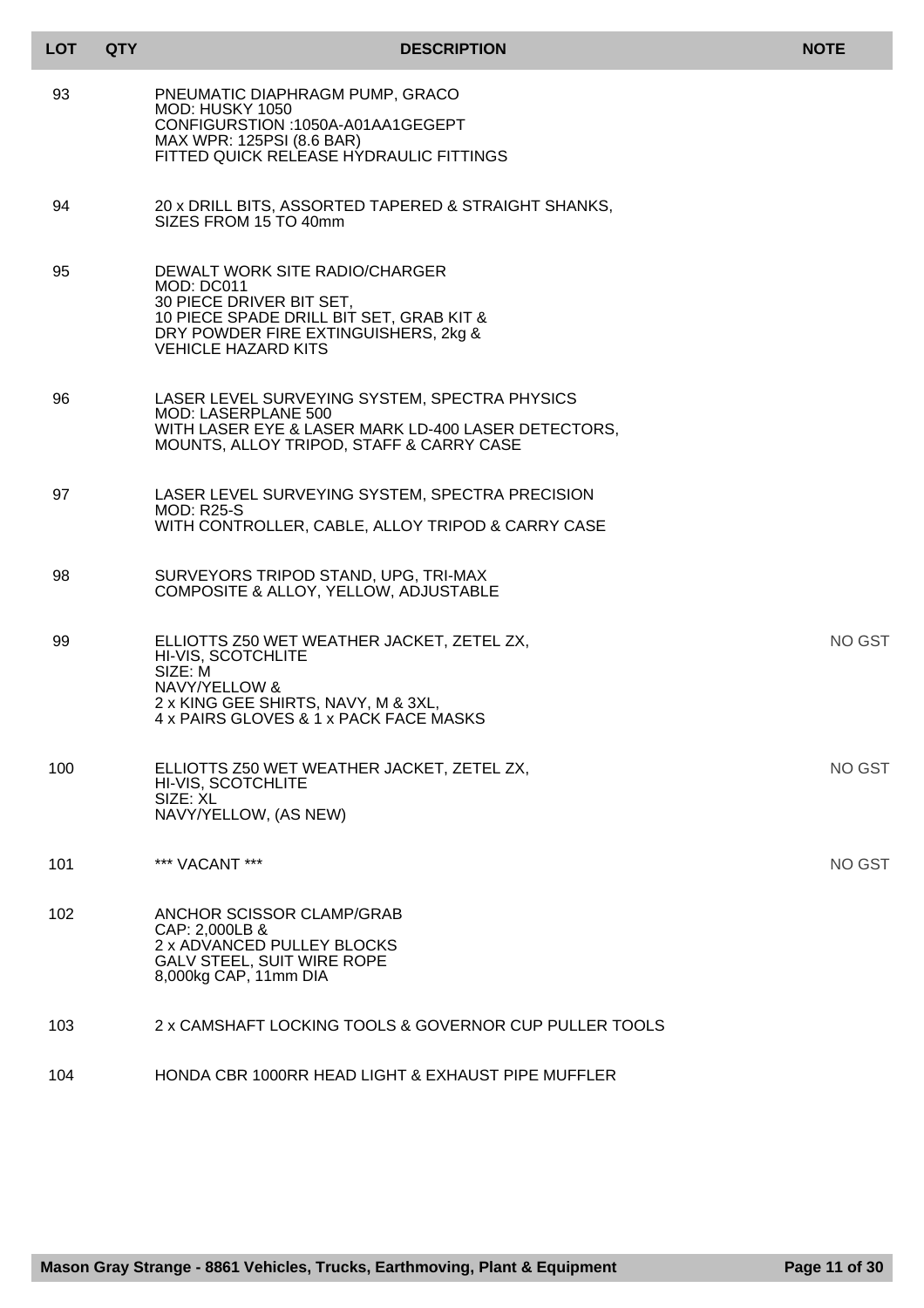| LOT | <b>QTY</b> | <b>DESCRIPTION</b>                                                                                                                                                                                                                 | <b>NOTE</b>   |
|-----|------------|------------------------------------------------------------------------------------------------------------------------------------------------------------------------------------------------------------------------------------|---------------|
| 105 |            | ASSORTED POWER TOOLS INC<br>METABO ANGLE GRINDER & HAMMER DRILL,<br>OZITO ANGLE GRINDER & HAMMER DRILL,<br><b>BOSCH ANGLE GRINDER,</b><br>MAKITA CIRCULAR SAW, 220mm &<br><b>RYOBI BENCH GRINDER</b><br>MOD: HBG634<br>150mm, 240V |               |
| 106 |            | <b>MAKITA CORDLESS POWER TOOLS INC</b><br>DRILL,<br><b>MOD: DHP481,</b><br><b>HAMMER DRILL</b><br>MOD: DHR242,<br><b>ANGLE GRINDER</b><br><b>MOD: DGA504 &amp;</b><br><b>CANVAS CARRY BAG</b><br>NO BATTERIES OR CHARGERS          |               |
| 107 |            | CHAINSAW, STIHL<br><b>MOD: MS180</b><br>2 STROKE PETROL,<br>350mm BAR                                                                                                                                                              |               |
| 108 |            | ARC WELDER INVERTER, ROSS WELD<br><b>MOD: S180</b><br>240V WITH LEADS & AUTO TINT &<br><b>STANDARD WELDING MASKS</b>                                                                                                               |               |
| 109 |            | PNEUMATIC RATCHET WRENCH, IRON AIR<br>MOD: 51183<br>1/2" DRIVE<br>WITH ASSORTED SOCKETS & EXTENSION BARS IN CARRY CASE &<br>PNEUMATIC IMPACT GUN, 1/2" WITH IMPACT SOCKETS IN CARRY CASE                                           |               |
| 110 |            | <b>LASER LEVEL, BOSCH</b><br>MOD: PCL20<br>WITH ALLOY TRIPOD,<br>STANLEY FATMAX STUD DETECTOR<br>2 x ROTARY HAZARD LIGHTS, 12V &<br>HPM RCD POWER BOX                                                                              |               |
| 111 |            | SLIDING COMPOUND MITRE SAW, RYOBI, 254mm<br><b>MOD: CSS1000</b><br>240V                                                                                                                                                            | <b>NO GST</b> |
| 112 |            | BENCH GRINDER, 200m<br>TWIN WHEEL, 240V                                                                                                                                                                                            | <b>NO GST</b> |
| 113 |            | HAMMER DRILL, BOSCH, GBH-4-DFE, 240V WITH OXY ACETYLENE REGS &<br><b>HOSE</b>                                                                                                                                                      | <b>NO GST</b> |
| 114 |            | MITRE SAW, MAKITA<br><b>MOD: LS1013</b><br>255mm BLADE, 240V                                                                                                                                                                       | <b>NO GST</b> |

115 2 x DEMOLITION POWER TOOLS, FULL BOAR MOD: FBT-1100 WITH ASSORTED CHISEL & SPADE ATTACHMENTS IN CARRY CASES (NOTE: 1 x TOOL IS ALL FAULTS)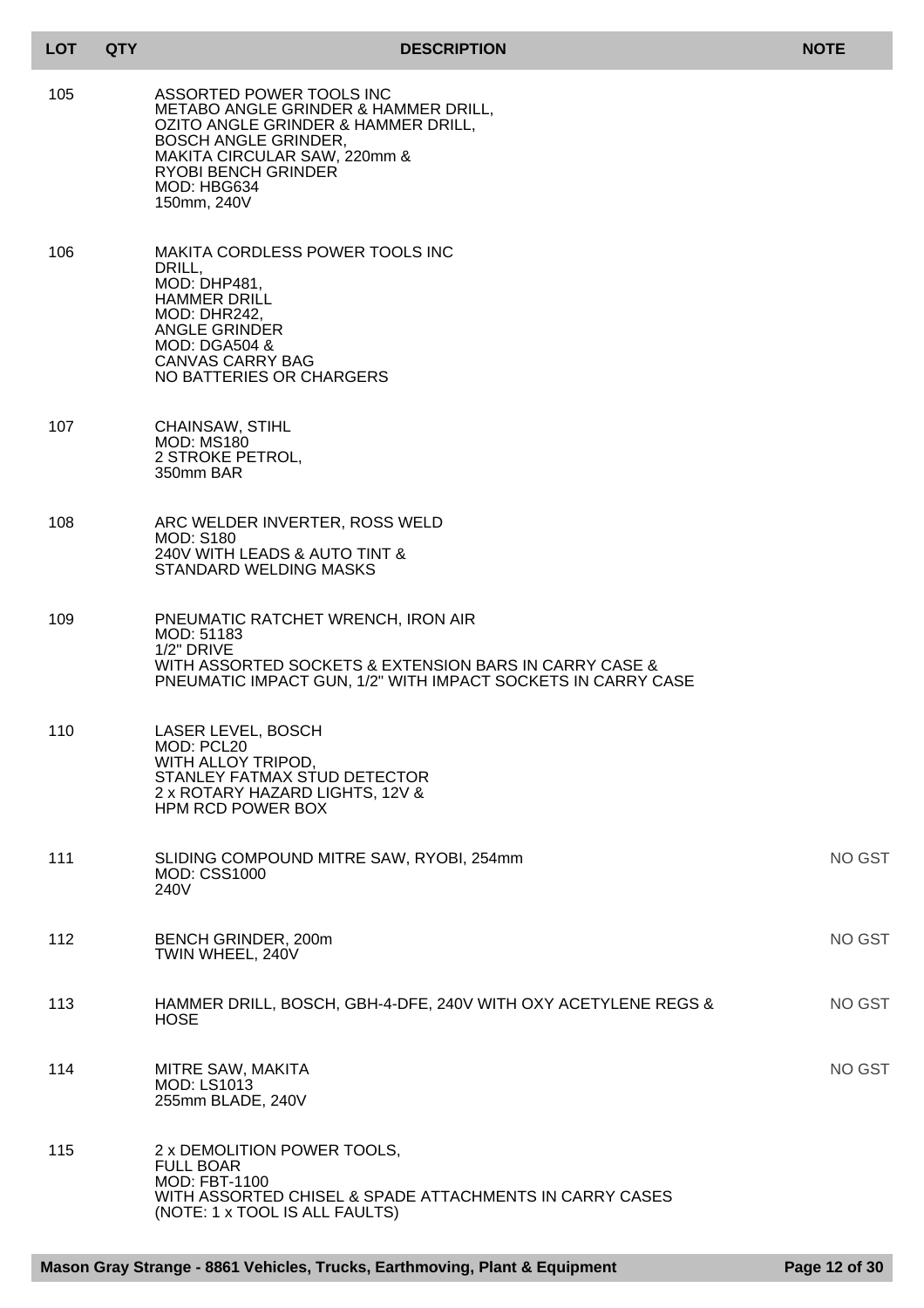| <b>LOT</b> | <b>QTY</b> | <b>DESCRIPTION</b>                                                                                                                                                                                                                                                                                       | <b>NOTE</b> |
|------------|------------|----------------------------------------------------------------------------------------------------------------------------------------------------------------------------------------------------------------------------------------------------------------------------------------------------------|-------------|
| 116        |            | 2 x BOXES (8/BOX) CAR WASH BRUSHES, HOSE CONNECT,<br>2 x OATES 450mm SMOOTH SWEEP BROOM HEADS,<br>SAFETY GLOVES, SHOE BRUSHED &<br>LION 12V AIR COMPRESSOR, 250PSI                                                                                                                                       |             |
| 117        |            | 2 x BOXES (15 PAIRS) SAFETY GLASSES, UGLY FISH,<br>24 x PAIRS PRO SENSE, MAXIPRO GLOVES<br><b>SIZE 7 &amp;</b><br>10 x PAIRS CONTEGO HI-VIS MECHANIC STYLE GLOVES<br>SIZES M & XL                                                                                                                        |             |
| 118        |            | 5 x VIKING SAFETY DESCENT SEATS IN CARRY BAGS, (AS NEW)                                                                                                                                                                                                                                                  |             |
| 119        |            | CHAINSAW, HUSQVARNA<br><b>MOD: 236 X-TORQ</b><br>PETROL &<br>DEWALT CORDLESS CIRCULAR SAW<br><b>MOD: DW939</b><br>WITH BATTERY, NO CHARGER &<br>4 x ASSORTED BATTERIES                                                                                                                                   |             |
| 120        |            | CABLE TIES, CABAC, ASSORTED SIZES,<br>FROM 370mm TO 200mm, 19 x PACKS OF 100 &<br>7 x PACKS APPLIANCE TEST TAGS, ETC                                                                                                                                                                                     |             |
| 121        |            | 2 x BOXES (12/BOX) PROTECTIVE SAFETY GLASSES, MSA NULLARBOR NEX<br><b>GEN</b><br><b>MOD: 76943BLM</b><br>BLUE MIRROR LENS, HC, UV400 &<br>24 x PAIRS PRO SENSE MAXI PRO GLOVES<br>SIZE 7.<br>4 x UVEX PROTECTIVE SAFETY CAPS &<br>12 x PAIRS CONTEGO HI-VIS WORK GLOVES<br>MECHANIC STYLE<br>SIZE M, ETC |             |
| 122        |            | 2 x BOXES (12/BOX) PROTECTIVE SAFETY GLASSES, MSA NULLARBOR NEX<br>GEN<br>MOD: 76943BLM<br>BLUE MIRROR LENS, HC, UV400 &<br>24 x PAIRS PRO SENSE MAXI PRO GLOVES<br>SIZE 7,<br>4 x UVEX PROTECTIVE SAFETY CAPS &<br>12 x PAIRS CONTEGO HI-VIS WORK GLOVES<br><b>MECHANIC STYLE</b><br>SIZE M, ETC        |             |
| 123.       |            | 2 x BOXES (12/BOX) PROTECTIVE SAFETY GLASSES, MSA NULLARBOR NEX<br><b>GEN</b><br>MOD: 76943BLM<br>BLUE MIRROR LENS, HC, UV400 &<br>12 x PAIRS PRO SENSE MAXI PRO GLOVES<br>SIZE <sub>7</sub>                                                                                                             |             |
| 124        |            | 2 x BOXES (12/BOX) PROTECTIVE SAFETY GLASSES, MSA NULLARBOR NEX<br><b>GEN</b><br><b>MOD: 76943BLM</b><br>BLUE MIRROR LENS, HC, UV400 &<br>12 x PAIRS PRO SENSE MAXI PRO GLOVES<br>SIZE <sub>7</sub>                                                                                                      |             |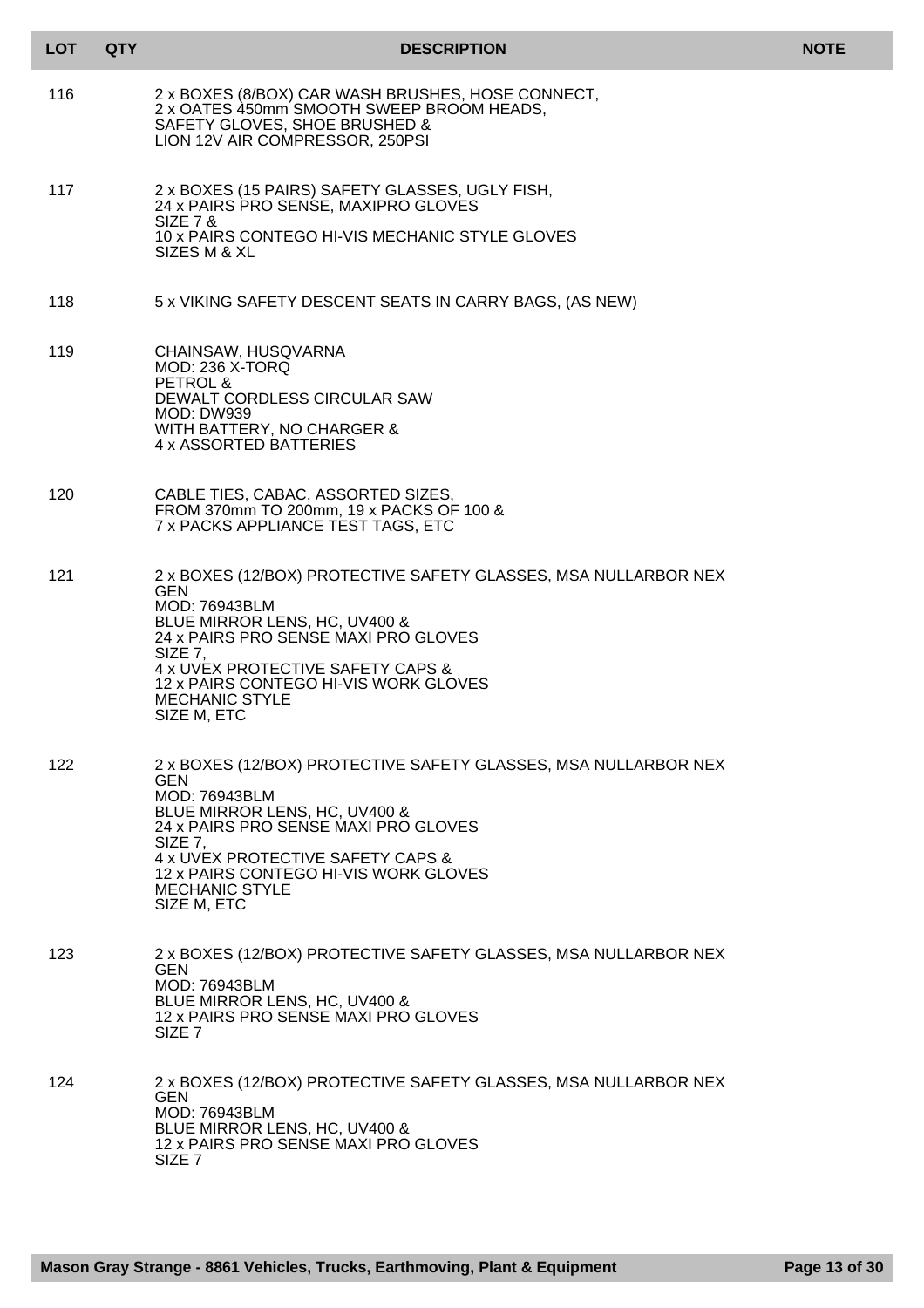| <b>LOT</b> | <b>QTY</b> | <b>DESCRIPTION</b>                                                                                                                                                                                     | <b>NOTE</b> |
|------------|------------|--------------------------------------------------------------------------------------------------------------------------------------------------------------------------------------------------------|-------------|
| 125        |            | 2 x BOXES (12/BOX) PROTECTIVE SAFETY GLASSES, MSA NULLARBOR NEX<br><b>GEN</b><br>MOD: 76943BLM<br>BLUE MIRROR LENS, HC, UV400 &<br>12 x PAIRS PRO SENSE MAXI PRO GLOVES<br>SIZE <sub>7</sub>           |             |
| 126        |            | 2 x BOXES (12/BOX) PROTECTIVE SAFETY GLASSES, MSA NULLARBOR NEX<br><b>GEN</b><br><b>MOD: 76943BLM</b><br>BLUE MIRROR LENS, HC, UV400 &<br>12 x PAIRS PRO SENSE MAXI PRO GLOVES<br>SIZE 7               |             |
| 127        |            | PANDUTT STAINLESS STEEL CABLE TIES, 316,<br>TYPE: MLT12H-Q<br>SIZE: 998 x 7.9mm<br>3 x BOXES, (125/BOX)                                                                                                |             |
| 128        |            | PANDUTT STAINLESS STEEL CABLE TIES, 316,<br>TYPE: MLT12H-Q<br>SIZE: 998 x 7.9mm<br>3 x BOXES, (125/BOX)                                                                                                |             |
| 129        |            | POWER INVERTER, PURE SINE<br>1500w, HARDI SCANBOX,<br>2 x BATTERY CHARGERS,<br>2 x BOXES (12/BOX) MINI TORCHES<br>3 x 415V PLUGS, LAMPS, ETC<br>1 x SHELF                                              |             |
| 130        |            | 2 x FALL PROTECTION SAFETY HARNESSES, SALA WITH FALL ARREST/SELF<br>CLIMB DEVICE & SHOCK ABSORPTION LANYARD & FALL GUARD SAFETY<br><b>DEVICE</b>                                                       |             |
| 131        |            | KENWOOD CAR AUDIO MONITOR WITH DVD RECEIVER<br>MOD: DDX9016DABS &<br>CANON T50 CAMERA SLR WITH TAMRON MULTI FOCAL ZOOM LENS, 80-210mm                                                                  |             |
| 132        |            | 19 x PAIRS CONTEGO HI-VIS MECHANIC STYLE GLOVES<br>SIZES M.<br>8 x PAIRS ANTI VIBRATION GLOVES, SUMO, PPE SELECT<br>SIZES: S & M,<br>2 x HALF FACE RESPIRATOR MASKS &<br>6 x PAIRS SAFETY GLASSES, ETC |             |
| 133        |            | GREASE GUN & 1 x BOX FLEXIBLE GREASE GUN NOZZLES, 6 & 18", APPROX 50<br><b>UNITS</b>                                                                                                                   |             |
| 134        |            | WELDER, CIG COMPACT TURBO,<br>130AMP, 240V                                                                                                                                                             | NO GST      |
| 135        |            | <b>GERNI PRESSURE WASHER</b><br><b>MOD: 250A</b><br>240V WITH HEAVY DUTY SACK TRUCK                                                                                                                    |             |
| 136        |            | PRESSURE WASHER, KARCHER<br><b>MOD: K4.97</b><br>240V WITH<br>WESCO GARDEN BLOWER VAC, 240V                                                                                                            | NO GST      |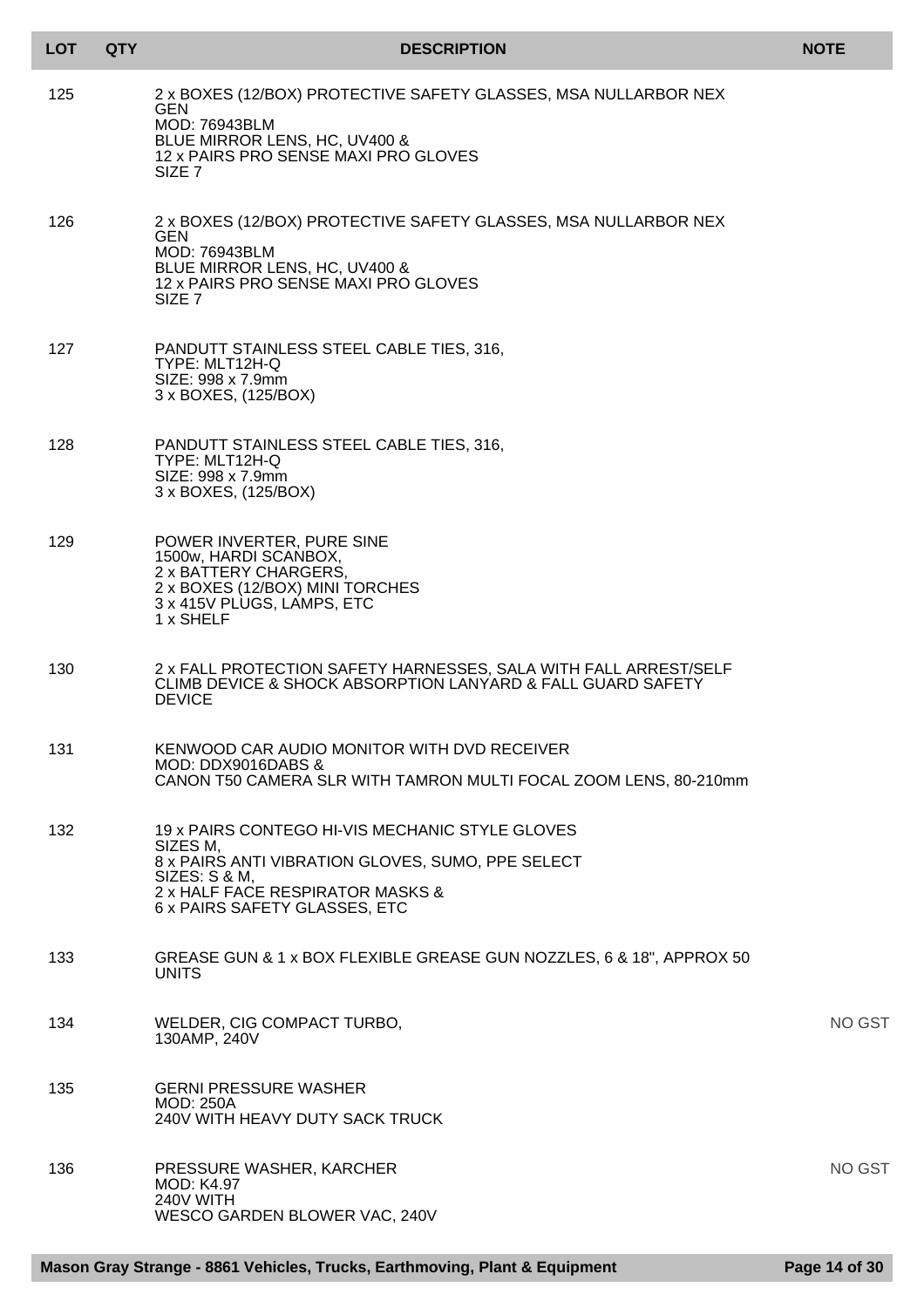| <b>LOT</b> | <b>QTY</b> | <b>DESCRIPTION</b>                                                                                                                                                                 | <b>NOTE</b>   |
|------------|------------|------------------------------------------------------------------------------------------------------------------------------------------------------------------------------------|---------------|
| 137        |            | WORK SHOP VICE, 6"                                                                                                                                                                 | <b>NO GST</b> |
| 138        |            | FRICTION CUT OFF SAW, 400mm DIA, 240V, MOBILE                                                                                                                                      | <b>NO GST</b> |
| 139        |            | MIG WELDER WIRE FEED UNIT, WIA<br><b>MOD: W19</b><br>WITH CABLE, HOSES & SPARE PARTS                                                                                               | <b>NO GST</b> |
| 140        |            | SUMP PUMP, STAINLESS STEEL WITH FLOAT, 240V                                                                                                                                        | <b>NO GST</b> |
| 141        |            | *** VACANT ***                                                                                                                                                                     | <b>NO GST</b> |
| 142        |            | <b>VALVE POSITIONER, IWAKI</b><br>MOD: 21202Y1500                                                                                                                                  |               |
| 143        |            | TURBINE FLUID PUMP, JLC PUMPS<br>MOD: BM16658<br><b>SIZE: 7.5RVH9</b><br>CAP: 15GPM<br>MAX PRESSURE: 174 PSI<br>415V<br><b>NEW IN CRATE</b>                                        |               |
| 144        |            | TURBINE FLUID PUMP, JLC PUMPS<br>MOD: BM16658<br>SIZE: 7.5RVH9<br>CAP: 15GPM<br><b>MAX PRESSURE: 174 PSI</b><br>415V<br><b>NEW IN CRATE</b>                                        |               |
| 145        |            | TURBINE FLUID PUMP, JLC PUMPS<br>MOD: BM16658<br>SIZE: 7.5RVH9<br>CAP: 15GPM<br>MAX PRESSURE: 174 PSI<br>415V<br><b>NEW IN CRATE</b>                                               |               |
| 146        |            | <b>GRAPPLING ATTACHMENT, MULTI AXIS</b><br><b>HEAVY DUTY CONSTRUCTION</b><br>HYDRAULIC, QUICK HITCH,<br>8800LBS HOOK CAP<br><b>AS NEW</b><br>1 x PALLET                            |               |
| 147        |            | MONARCH OIL BURNER, WEISHAUPT<br>TYPE: RL11<br><b>FULLY AUTOMATED</b><br><b>ELECTRONIC IGNITION</b><br>SIEMENS CONTROLLERS<br>NEW IN CRATE WITH PAPERWORK, INSTRUCTIONS & FITTINGS |               |
| 148        |            | <b>GATE VALVE, FIVALCO</b><br><b>BRASS LINER GATE &amp; SEAT</b><br><b>DW350 INTERNAL DIAMETER</b><br><b>FLANGE MOUNTED</b>                                                        |               |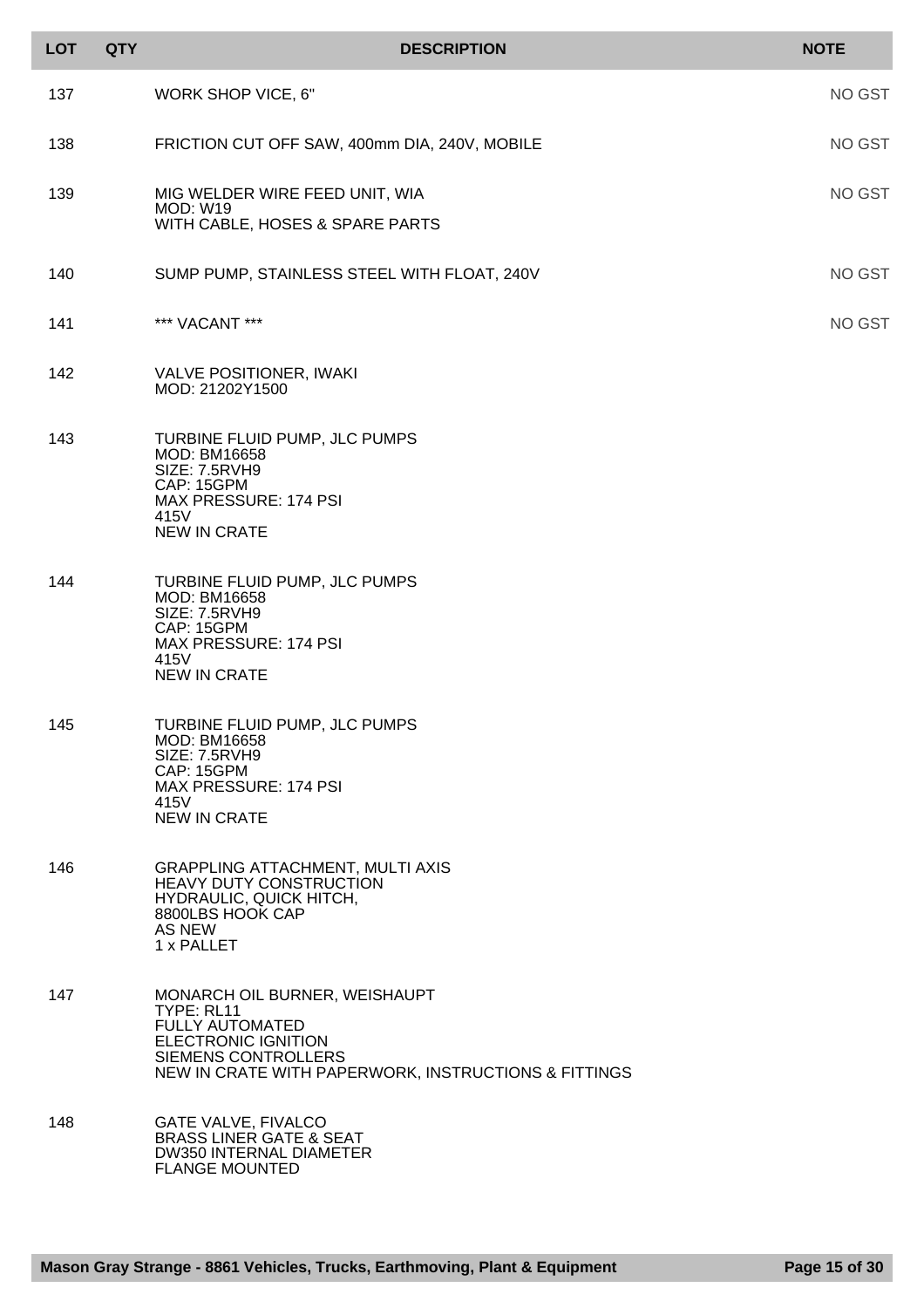| <b>LOT</b> | <b>QTY</b> | <b>DESCRIPTION</b>                                                                                                                                                   | <b>NOTE</b> |
|------------|------------|----------------------------------------------------------------------------------------------------------------------------------------------------------------------|-------------|
| 149        |            | 4 x VALVE DIAPHRAGM ACTUATOR, FISHER<br><b>TYPE: 667</b><br><b>SIZE: 45</b><br><b>SET: 10-30PSI</b><br>AS NEW<br>1 x PALLET                                          |             |
| 150        |            | AJAX DRIVE SHAFT PUMP TO MOTOR COUPLING, AS NEW                                                                                                                      |             |
| 151        |            | AJAX DRIVE SHAFT PUMP TO MOTOR COUPLING, AS NEW                                                                                                                      |             |
| 152        |            | SASH CLAMPS, ADJUSTABLE, 1 x 1500mm, 1 x 1400mm, 3 x 900mm & 1 x 600mm                                                                                               | NO GST      |
| 153        |            | PLATFORM SCALES, DIGI<br>30kg<br>240 <sub>V</sub><br>(ALL FAULTS)                                                                                                    |             |
| 154        |            | 28 x LIFE JACKETS, CREW SAVER<br>MOD: PREMIER COMPACT 2016<br>SUIT WEIGHT OF 43kg OR MORE,<br>WITH ILLUMINATED FLASHING BEACON LIGHTS, (AS NEW)<br>1 x PALLET        |             |
| 155        |            | 32 x LIFE JACKETS, CREW SAVER<br>MOD: PREMIER COMPACT 2016<br>SUIT WEIGHT OF 43kg OR MORE,<br>WITH ILLUMINATED FLASHING BEACON LIGHTS, (AS NEW)<br>1 x PALLET        |             |
| 156        |            | 2 x CONCEPT CHEMICAL DOSING PUMPS<br>TYPE: CC31201PP, 240V<br>& VARIAN GAS/VAPOUR PUMP, METERING UNIT, VGA-76                                                        |             |
| 157        |            | 2 x PNEUMATIC FOOT CONTROLLERS, 1 x VALLEY LAB ELEC FOOT SWITCH,<br>2 x PROCONECT, 250A, 440V, ALLOY CONNECTION SOCKETS &<br>DAVEY STERIFLOW UV LIGHT CONTROLL UNIT. |             |
| 158        |            | ASSORTED SWITCHES, CONTROLLERS, BREAKERS, RELAYS, ETC INC<br>EMERSON, BANNER, OMRON, ETC<br>1 x SHELF                                                                |             |
| 159        |            | 8 x ETS, GRIP TIGHT PIPE LINE TEST PLUGS, ASSORTED SIZES, 2 x DRESSER<br>PIPE COUPLINGS, VALVES, ETC<br>1 x SHELF                                                    |             |
| 160        |            | OZITO DIE GRINDER,<br>MOD: RTR040<br>WITH DREMEL EXTENSION ATTACHMENT,<br><b>GRINDING &amp; SANDING ATTACHMENT KITS IN</b><br>PLASTIC CARRY CASES & FACE SHIELD      | NO GST      |
| 161        |            | AUTOMOTIVE DIAGNOSTIC TUNE UP KIT, LUCAS<br>IN TIMBER CASE, BATTERY CHARGER, JUMP CABLES,<br>REPCO TORQUE WRENCH, HYDROMETERS, ETC                                   | NO GST      |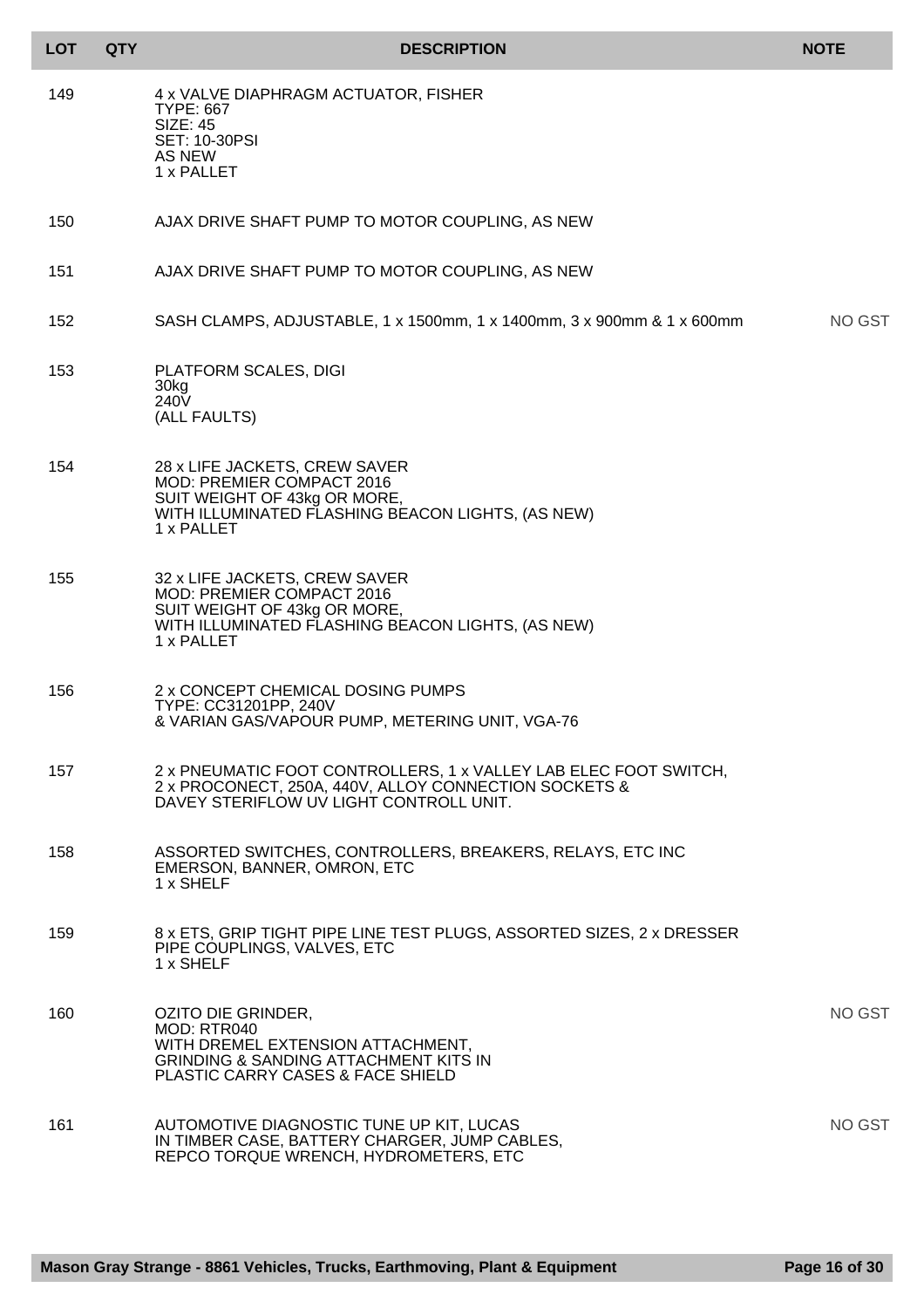| <b>LOT</b> | <b>QTY</b> | <b>DESCRIPTION</b>                                                                                                                                                                      | <b>NOTE</b> |
|------------|------------|-----------------------------------------------------------------------------------------------------------------------------------------------------------------------------------------|-------------|
| 162        |            | ENGINEERS VICE, 100mm, COIL SPRING COMPRESSOR, BALANCER PULLER,<br>IMPACT DRIVER, STEP DRILL, WOOD VICE, 150m, PIPE CUTTERS & FLARING<br><b>TOOLS</b>                                   | NO GST      |
| 163        |            | OZITO CHAINSAW,<br><b>MOD: ECS-355</b><br>240V, 355cm BAR<br>INC BAR OIL & TOOLS, WITH SUMP PUMP, FAMILY II, 240V                                                                       | NO GST      |
| 164        |            | 8 x MORSE TAPER DRILL BITS, ASSORTED SIZES FROM 20 TO 30mm                                                                                                                              | NO GST      |
| 165        |            | ASSORTED HAND TOOLS INC SHIFTERS, PIPE WRENCHES, PLIERS, CLAMPS,<br>SCREWDRIVERS, PUNCHES, SOCKETS, SOLDERING IRONS, DRILL BIT &<br>DRIVER SET, SPRING DRAIN CLEANERS, ETC<br>1 x SHELF | NO GST      |
| 166        |            | 2 x HAND PLANES, POPE FALCON & TURNER, WOODWORKING DRILL BITS,<br>FILES, HAND SAWS, SLIDING CLAMPS & MITRE BOXES<br>1 x SHELF                                                           | NO GST      |
| 167        |            | MAKITA JIGSAW,<br><b>MOD: 4351FCT</b><br>IN CARRY CASE WITH<br><b>BOSCH ORBITAL SANDER</b><br>MOD: PEX300AE<br>240V IN CARRY CASE                                                       | NO GST      |
| 168        |            | <b>BOSCH JIGSAW</b><br>MOD: PST54E &<br><b>RYOBI CIRCULAR SAW</b><br><b>MOD: RSW14004</b><br>184mm, 240V                                                                                | NO GST      |
| 169        |            | GMC RIGHT ANGLE DRILL,<br>MOD: RAD400<br>IN CARRY CASE,<br><b>WORK PRO FINISHING &amp;</b><br>ORBITAL SANDERS & ACCESSORIES IN CARRY BAG, 240V                                          | NO GST      |
| 170        |            | TROLLEY JACK, SCA<br>2,000kg CAP<br>MAX HEIGHT: 440mm                                                                                                                                   | NO GST      |
| 171        |            | BENCH GRINDER, CROMPTON PARKINSON<br><b>MOD: SC8202A</b><br>240V &<br>MOBILE MECHANICS TOOL TROLLEY, STEEL,<br>1000 x 360 x 900mm (H) WITH FOLD DOWN SIDES                              | NO GST      |
| 172        |            | 17 x ASSORTED FIRE EXTINGUISHERS, DRY POWDER, CO2, ETC<br>1 x PALLET                                                                                                                    | NO GST      |
| 173        |            | 6 x DRY POWDER FIRE EXTINGUISHERS, 4.5kg                                                                                                                                                |             |
| 174        |            | 6 x DRY POWDER FIRE EXTINGUISHERS, 4.5kg                                                                                                                                                |             |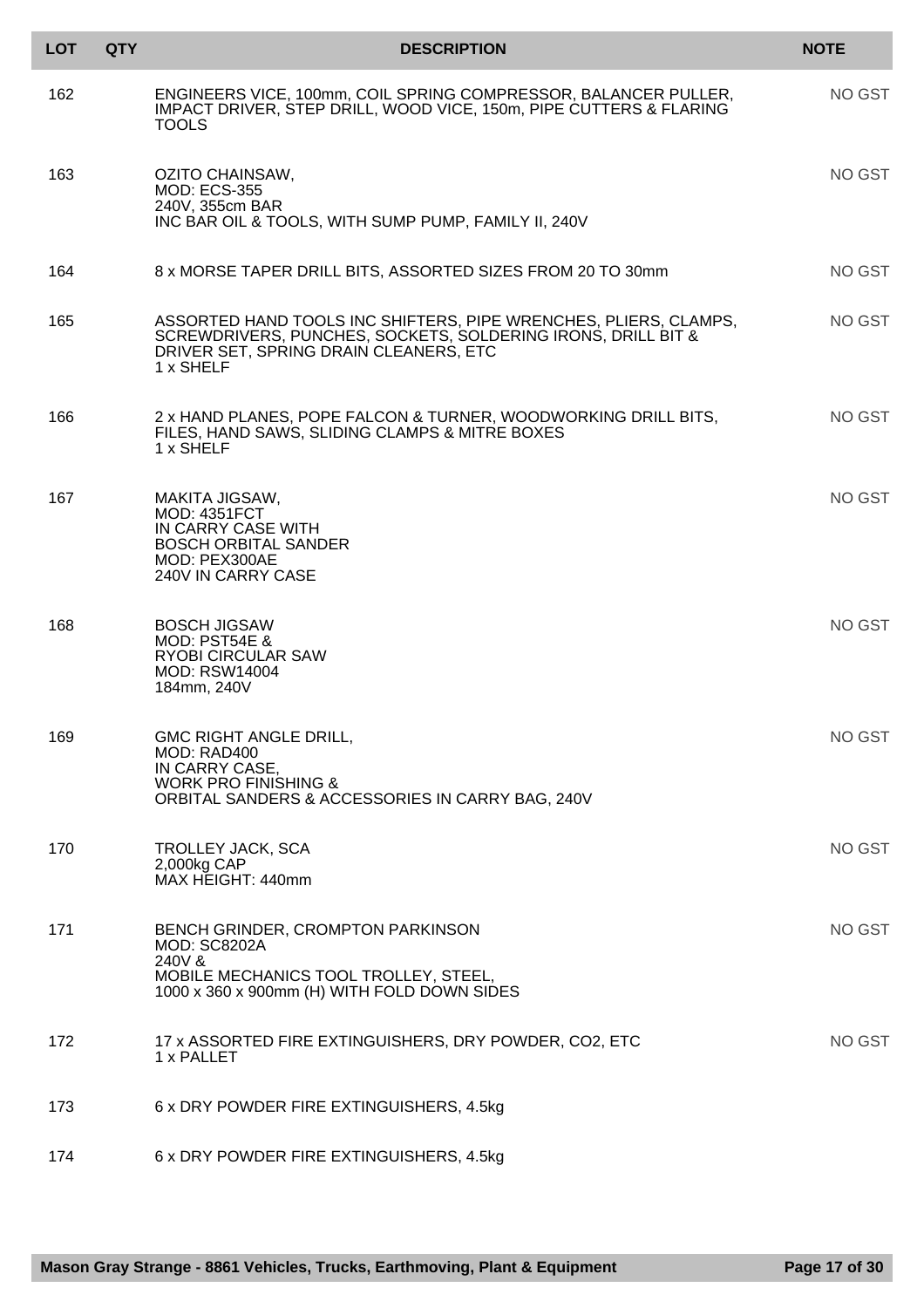| <b>LOT</b> | <b>QTY</b> | <b>DESCRIPTION</b>                                                                                                                               | <b>NOTE</b> |
|------------|------------|--------------------------------------------------------------------------------------------------------------------------------------------------|-------------|
| 175        |            | 1 x BOX WELDING MASKS, GALV FITTINGS, ELEC MOTOR, LIGHTS & HIGH<br><b>DENSITY FOAM</b><br>1 x PALLET                                             | NO GST      |
| 176        |            | CARAVAN ROLL OUT ANNEXE & CANVAS WALLS, 2900mm (W) WITH<br>CARAVAN WASHING MACHINE, SPHERE<br>MOD: STL-33C<br>3.3kg, 240V & COVERS<br>1 x PALLET | NO GST      |
| 177        |            | ASSORTED AIR REGULATORS & WATER TRAPS, SNAPLOCK FITTINGS &<br>HOSES, ELC 415V PLUGS, ETC,<br>1 x PALLET                                          |             |
| 178        |            | CONCERTINA DOOR, STORAGE CABINET, WHITE, STEEL, 1200 x 50 x 1000mm<br>(H)                                                                        | NO GST      |
| 179        |            | ALLOY PLATFORM LADDER, GUARDALL, 1.8m                                                                                                            | NO GST      |
| 180        |            | ALLOY EXTENSION LADDER, BAILEY, 3 TO 5.5m                                                                                                        | NO GST      |
| 181        |            | ALLOY PLATFORM LADDER, GORILLA, 150kg CAPACITY, 1800mm (H) WITH<br><b>HAND RAILS</b>                                                             |             |
| 182        |            | ALLOY PLATFORM LADDER, GORILLA, 150kg CAPACITY, 1800mm (H) WITH<br><b>HAND RAILS</b>                                                             |             |
| 183        |            | FIBREGLASS EXTENSION LADDER, 3,500 - 7,000mm (H)                                                                                                 |             |
| 184        |            | ALLOY PLATFORM LADDER, TOOLEX<br>2000mm (H), 150kg MAX                                                                                           |             |
| 185        |            | ALLOY PLATFORM LADDER, ALLWELD<br>1500mm (H) WITH HAND RAILS                                                                                     |             |
| 186        |            | 2 x ALLOY A-FRAME LADDERS, BAILEY, 1800 & 2400mm                                                                                                 |             |
| 187        |            | ALLOY A-FRAME LADDER, 3000mm                                                                                                                     |             |
| 188        |            | FIBREGLASS A-FRAME LADDER, 3000mm                                                                                                                |             |
| 189        |            | ALLOY EXTENSION LADDER, FIELDERS, 3600 TO 6000mm                                                                                                 |             |
| 190        |            | ALLOY EXTENSION LADDER, BAILEY, 150kg, 3600 TO 6000mm                                                                                            |             |
| 191        |            | ALUMINIUM EXTENSION LADDER, 9FT                                                                                                                  | NO GST      |
| 192        |            | MIG WELDER, ESAB<br>MOD: MIG4001I &<br><b>WIRE FEED UNIT</b><br>ARISTO YARD FEED 2000, 415V<br>ON TROLLEY WITH CABLE                             |             |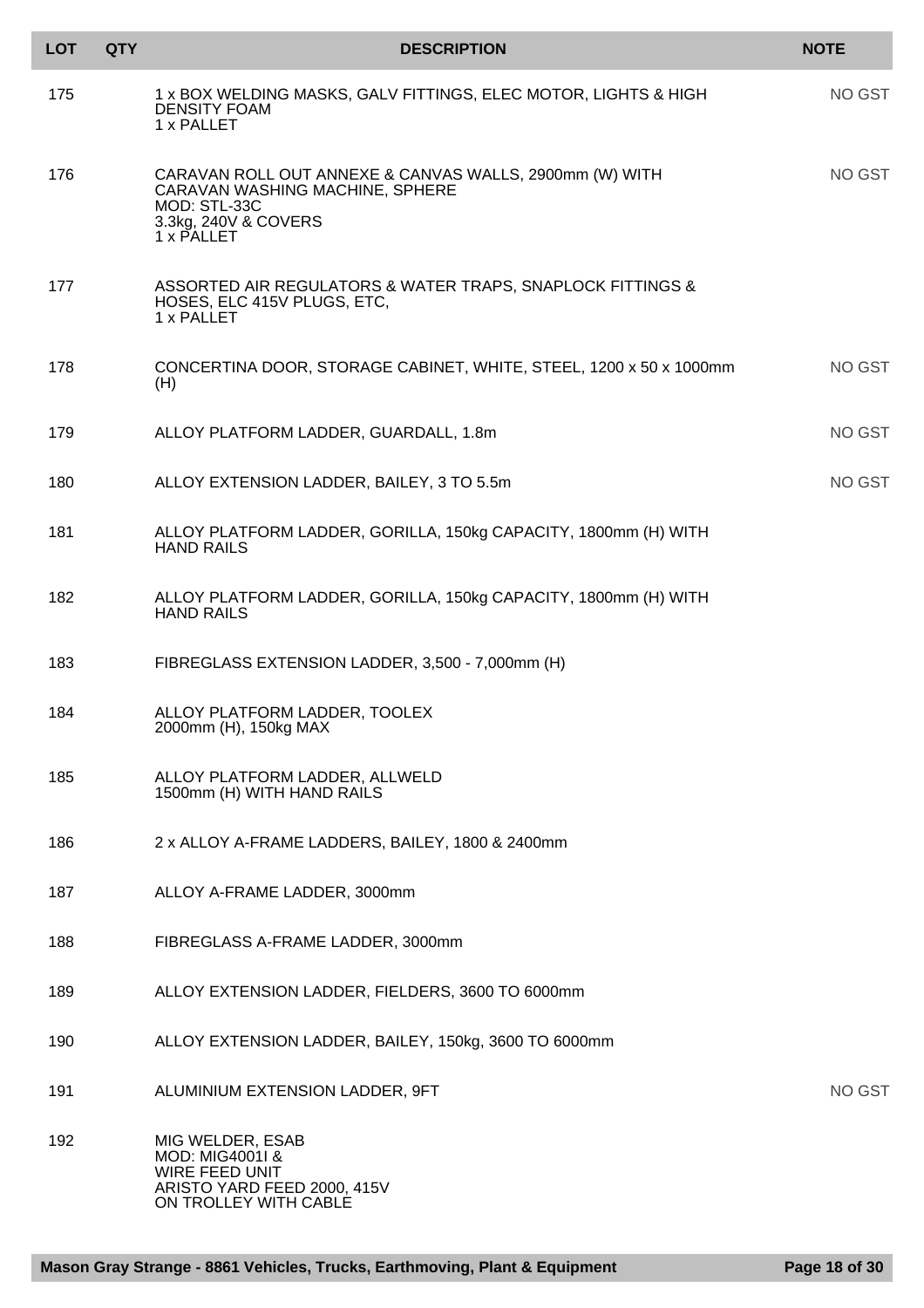| <b>LOT</b> | <b>QTY</b> | <b>DESCRIPTION</b>                                                                                                                                                                | <b>NOTE</b> |
|------------|------------|-----------------------------------------------------------------------------------------------------------------------------------------------------------------------------------|-------------|
| 193        |            | MIG WELDER, WIA WELDMATIC 325 WITH WIRE FEED UNIT, LEADS & HOSES,<br>415V                                                                                                         |             |
| 194        |            | MIG WELDER, MIGOMAG, M240, 240V                                                                                                                                                   | NO GST      |
| 195        |            | WOOD LATHE, CENTAURO<br>MOD: T5-1600<br>DOM: 1997<br>5kw, 415V<br>BED LENGTH: 1750mm<br>WITH HYDRAULIC POWER PACK UNIT, ASSTORTED STEADIES, BLADES AND<br><b>BLADE SHARPENER.</b> |             |
| 196        |            | <b>BANDSAW, TOOLMAC</b><br>MOD: 533101<br>240V                                                                                                                                    | NO GST      |
| 197        |            | RADIAL ARM SAW, RYOBI<br><b>MOD: RA2500</b><br>BLADE DIAM: 220mm<br>ARM TRAVEL: 700mm<br>TABLE SIZE: 1000 x 800mm<br>240V                                                         | NO GST      |
| 198        |            | WOOD TURNING LATHE, MASTER MACHINERY<br><b>MOD: WL-1440D</b><br>CARP: 1000mm<br>240V MOUNTED TO TIMBER WORK STAND                                                                 | NO GST      |
| 199        |            | OSCILLATING EDGE BELT, DRUM & SPINDLE SANDER, LEDA<br><b>MOD: ES-6108</b><br>3HP, 415V<br>TILT TABLE SIZE: 900 x 300mm<br>BELT SIZE: 1250 x 180mm                                 |             |
| 200        |            | MULTI SPINDLE HORIZONTAL BORER, LEDA/RV WOOD MACHINES<br><b>MOD: BM-301</b><br>PNEUMATIC CLAMPING<br>FOOT OP, 240V                                                                |             |
| 201        |            | TABLE SAW, BAKER MACHINERY<br><b>MOD: J MS-300</b><br>DOM: 1993<br>1000 x 700mm TABLE<br><b>BLADE DIAM: 210mm</b><br>240V                                                         | NO GST      |
| 202        |            | TIMBER PLANER, RED FOX<br>$4 \times 12"$<br>No. 83<br>340mm WIDTH<br>240V                                                                                                         | NO GST      |
| 203        |            | DUST EXTRACTOR & COLLECTION UNIT, WOODFAST<br>MOD: 325<br>SINGLE BAG, 240V                                                                                                        | NO GST      |
| 204        |            | RADIAL ARM SAW, SEARS/CRAFTSMAN<br>10", 120V                                                                                                                                      | NO GST      |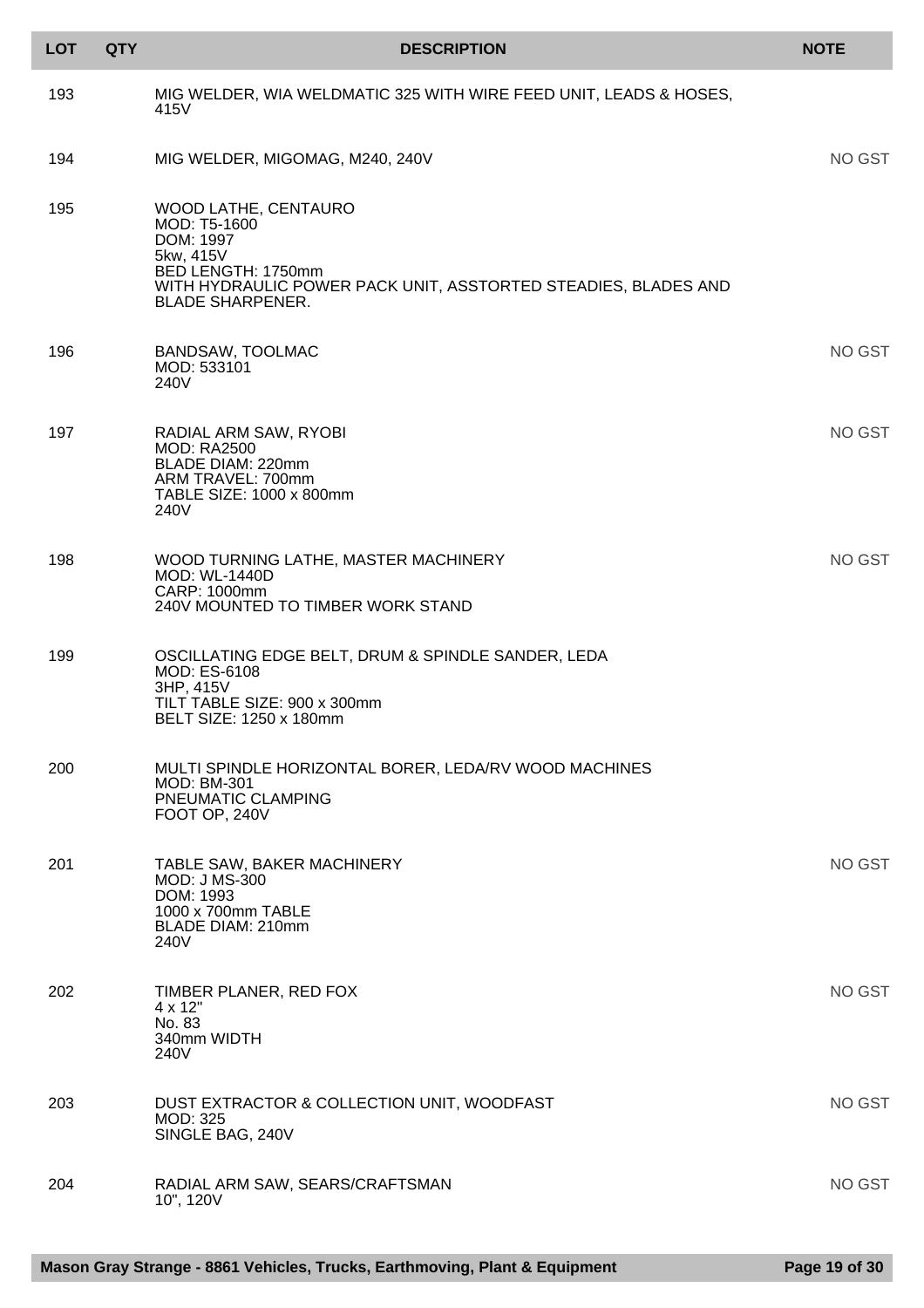| <b>LOT</b> | <b>QTY</b> | <b>DESCRIPTION</b>                                                                                                                                                                                           | <b>NOTE</b> |
|------------|------------|--------------------------------------------------------------------------------------------------------------------------------------------------------------------------------------------------------------|-------------|
| 205        |            | PEDESTAL DRILL PRESS, WOODMAN<br><b>MOD: TP-1601F</b><br>16mm, 16 SPEED<br>SPINDLE TAPER MT2<br>240V                                                                                                         | NO GST      |
| 206        |            | WOOD TURNING LATHE, SEARS/CRAFTSMAN<br>12", 120V                                                                                                                                                             | NO GST      |
| 207        |            | TABLE SAW, SEARS/CRAFTSMAN<br>10", 120V                                                                                                                                                                      | NO GST      |
| 208        |            | SAW & ROUTER TABLE WITH SLIDING ARM<br>SIZE: 1350 x 1800mm, 240V                                                                                                                                             |             |
| 209        |            | STEEL WORK BENCH, 25mm PLATE TOP<br>100 x 1000 x 940mm (H)<br>WITH 120mm VICE, UNIVERSAL BAR BENDER,<br><b>WITH DIES &amp; FLURO TUBES</b>                                                                   |             |
| 210        |            | HIGH PRESSURE HOSE, GOODYEAR<br>REINFORCED RUBBER TYPE: A2332-0853 A/C5/8 INGY4812<br>25mm OD & 15mm ID<br>VERY LARGE QUANTITY, LOOKS TO BE CONTINUOUS ROLL (APPROX 579m)<br>1 x CRATE                       |             |
| 211        |            | BUILDERS WHEELBARROW, DURA TARP,<br>5.3 x 7.2m, ASSORTED SHOVELS & SPADES,<br>POST HOLE SHOVEL, BREAKER BARS,<br>SCREED RAKES, HOES, PICKS & AXES<br>1 x PALLET                                              | NO GST      |
| 212        |            | ISUZU 4 CYLINDER DIESEL TURBO ENGINE,<br>3.0 LITRE, COMPLETE ENGINE<br><b>RUNS BUT IT SMOKEY</b><br>280,000kms WAS FITTED TO EX TRAFFIC MANAGEMENT VEHICLE<br>(LONG IDLING PERIODS)                          |             |
| 213        |            | HOLDEN 202, RED MOTOR, 3.3 LITRE<br><b>STRAIGHT 6 PETROL</b><br><b>WITH</b><br>ALTERNATOR, STARTER MOTOR,<br>DISTRIBUTOR & FUEL PUMP<br>ENG#                                                                 | NO GST      |
| 214        |            | FIRE HOSE REEL, ONE STEEL<br>WITH HOSE & NOZZLE,<br>FUNNELS, BUCKET, DRUM TROLLEY &<br>PART DRUM GUN WASH<br>1 x PALLET                                                                                      |             |
| 215        |            | ELECTRICAL CABLE, ASSORTED SPOOLS INC<br>TOP CABLE, 2.5mm EARTH, 0.5mm, 1mm,<br>ASSORTED LENGTHS FIBRE OPTIC CABLE, CODECOM,<br>DRUM 3 CORE SHIELDED CLEVELAND &<br>PART ROLL ONTEC MULTI CORE<br>1 x PALLET |             |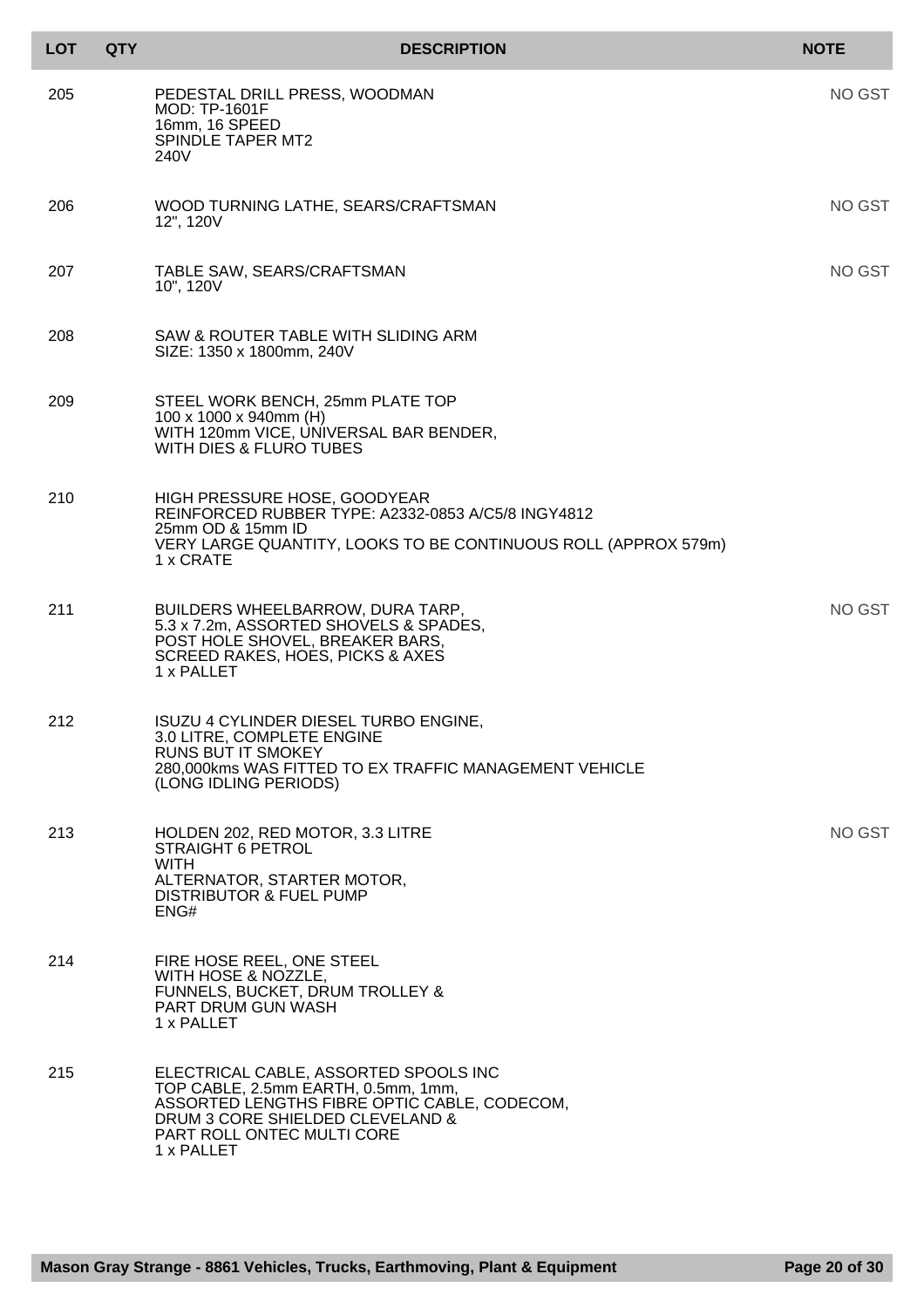| <b>LOT</b> | <b>QTY</b> | <b>DESCRIPTION</b>                                                                                                                                                                                                        | <b>NOTE</b> |
|------------|------------|---------------------------------------------------------------------------------------------------------------------------------------------------------------------------------------------------------------------------|-------------|
| 216        |            | HONDA EX1000 GENERATOR, INDUCTION COOKTOP, 2 x FUEL CANS, ELEC<br>MOTORS, PARTITIONS, ETC<br>1 x PALLET                                                                                                                   | NO GST      |
| 217        |            | GARDEN HOSES, TAP FITTING, NOZZLES, SPRINKLERS, ROPE, CHAIN,<br>WHIPPER SNIPPER CORD, ETC<br>1 x PALLET                                                                                                                   | NO GST      |
| 218        |            | EXTRACTOR FAN, 250mm, FASTENERS & FITTINGS, ELEC COMPONENTS,<br>PARTS DRAWER UNIT WITH ASSORTED SCREWS & WASHERS, SHIMS, STEEL<br>TOOL BOX, PIPE INSULATION & ESKY, ETC<br>1 x PALLET                                     | NO GST      |
| 219        |            | LAY FLAT HOSE, COPPER & BRASS FITTINGS,<br>240V EXTENSION CORD, HOSE REEL,<br>ASSORTED GREASE & OIL, DRAINAGE CHANNEL & PIPE<br>1 x PALLET                                                                                |             |
| 220        |            | 4 LEG LIFTING CHAIN, NOBLES<br>10mm CHAINS WITH HOOKS & SHORTENERS<br>4 TONNE, 2 x CHAIN DOGS, RATCHET TYPE<br>4 x SWIFT LIFTING ATTACHMENTS, 1.3 & 2.5T<br>STAR DROPPER EXTRACTION TOOL, BALL & HITCH, ETC<br>1 x PALLET |             |
| 221        |            | BUILDERS WHEELBARROW & ASSORTED SHOVELS, BREAKER BARS, RAKES,<br>PICKS AXES, ETC,<br>1 x PALLET                                                                                                                           |             |
| 222        |            | SPRAY POT PRESSURE POT, APPROX 10 LITRE<br>PRESSURE CAP: 80PSI<br>WITH HOSES & SPRAY GUN &<br>UNDER BODY DEADENER PRESSURE<br>APPLICATOR WURTH, UBS-BECHER PISTOLE                                                        |             |
| 223        |            | 2 x BAGS BITUMEN, 20kg, WELDING WIPES, CONCRETE FINISHING TOOLS,<br>RIDGID PIPE CUTTER & CANOPY<br>1 x PALLET                                                                                                             |             |
| 224        |            | ASSORTED HAND TOOLS, FASTENERS, NAILS, HINGES, JERRY CANS,<br>FITTINGS, EARTHMOVING BUCKET TEETH, ETC<br>1 x PALLET                                                                                                       |             |
| 225        |            | WALL MOUNT MAXI BIN RACKS, CHICKEN WIRE ROLL,<br>1 x ROLL STEEL TIE WIRES, STAR DROPPER CAPS,<br>1 x TUB PRESSURE TAPPING TEE JOINTS, CLAMPING, PRIALIN<br>1 x PALLET                                                     |             |
| 226        |            | LIFTING CHAIN, 2 LEG<br>$20mm$ ,<br>21 TONNE LIFTING CAP WITH SHORTENERS,<br>1 x PALLET                                                                                                                                   |             |
| 227        |            | TEK SCREWS, HITACHI THRUST PLATES, OIL ANALYSIS KIT, WIRE ROPE<br>LOCKS, SUIT NOTEBOOKS, TARGUS OIL/WATER CANS & FUNNELS, 1 x BOX<br>PAMPHLET CLEAR MOUNTS<br>1 x PALLET                                                  |             |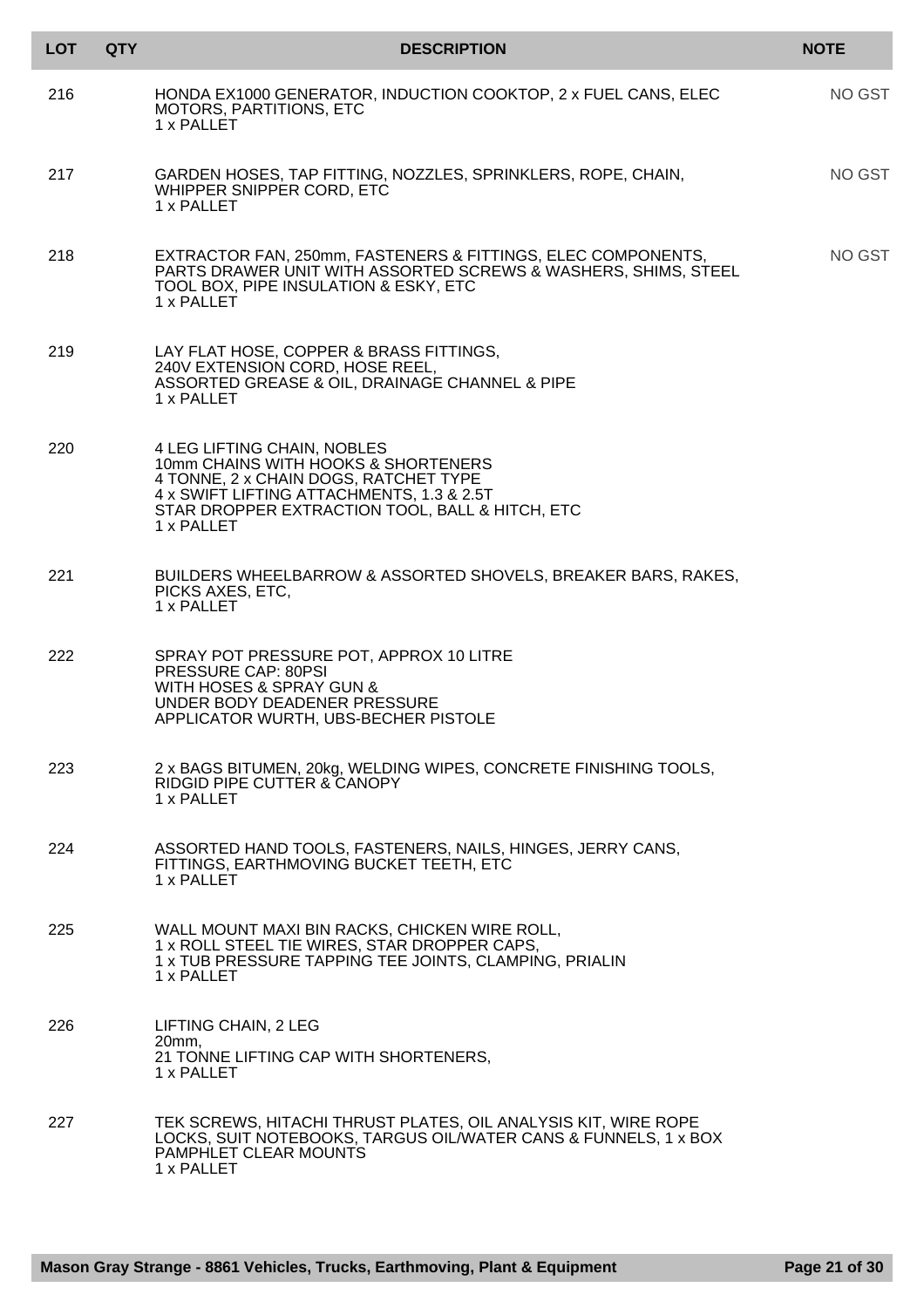| <b>LOT</b> | <b>QTY</b> | <b>DESCRIPTION</b>                                                                                                                                                                                 | <b>NOTE</b> |
|------------|------------|----------------------------------------------------------------------------------------------------------------------------------------------------------------------------------------------------|-------------|
| 228        |            | 4 x TRAILER/TRUCK HAZARD SIGNS, RED & WHITE STRIPED WITH LINES, TRAY<br>MOUNT TOOL/STORAGE BOX, BLACK STEEL 600 x 400 x 350mm, ELEC FENCE<br>WIRE, ETC<br>1 x PALLET                               |             |
| 229        |            | ELECTRIC ALTERNATOR, MECCACE<br>MOD: MT3-B/4 &<br>PRESSURE PUMP,<br>BELT DRIVE, 32L/MIN @ 850RPM<br>1 x PALLET                                                                                     |             |
| 230        |            | CHAIN BLOCK & HOOK ASSEMBLIES INC<br>1 x BEAVER 3S 10 TONNE,<br>1 x BEAVER 3G TWIN CHAIN BLOCK WITH HOOK, 20 TONNE &<br>2 x ASSORTED HOOKS 10 & 20 TONNE<br>1 x PALLET                             |             |
| 231        |            | DRILL BITS IN CARRY CASE, IRWIN SAW BLADES, 235mm, DIAMOND BLADES,<br>HAND TOOLS INC SHIFTERS, PIPE WRENCH, SPANNERS, HAMMERS,<br>CAULKING GUNS, EXTENSION CORDS, FIRST AID KIT, ETC<br>1 x PALLET | NO GST      |
| 232        |            | ASSORTED NUTS, BOLTS, DYNA BOLTS, NAILS & SCREWS, PACKERS,<br><b>INSULATION FOIL, ETC</b><br>1 x PALLET                                                                                            | NO GST      |
| 233        |            | <b>CROWN PALLET JACK,</b><br>4500LBS CAP<br>EXTENDED TYNES, 1850mm (L)                                                                                                                             |             |
| 234        |            | ELECTRIC PALLET JACK, BT PRODUCTS<br>1,000kg LIFT CAP                                                                                                                                              |             |
| 235        |            | PALLET JACK, TUV, 2,500kg CAPACITY, YELLOW, AS NEW                                                                                                                                                 |             |
| 236        |            | PALLET JACK, 2,000kg CAPACITY, ORANGE, AS NEW                                                                                                                                                      |             |
| 237        |            | PALLET JACK, 2,000kg CAPACITY, ORANGE, AS NEW                                                                                                                                                      |             |
| 238        |            | VACUUM CIRCUIT BREAKER, LUCY, SABRE<br><b>TYPE: SSE</b><br>RING MAIN UNIT SWITCHGEAR<br>DOM: 2007<br>RATED VOLTAGE: 12kv<br>NOMINAL CURRENT 630A<br>AS NEW                                         |             |
| 239        |            | VACUUM CIRCUIT BREAKER, LUCY, SABRE<br>TYPE: SF00009914<br>RING MAIN UNIT SWITCHGEAR<br>DOM: 2007<br>RATED VOLTAGE: 12kv<br>NOMINAL CURRENT 630A<br><b>AS NEW</b>                                  |             |
| 240        |            | 3 x WATER CHILLERS, 240V                                                                                                                                                                           |             |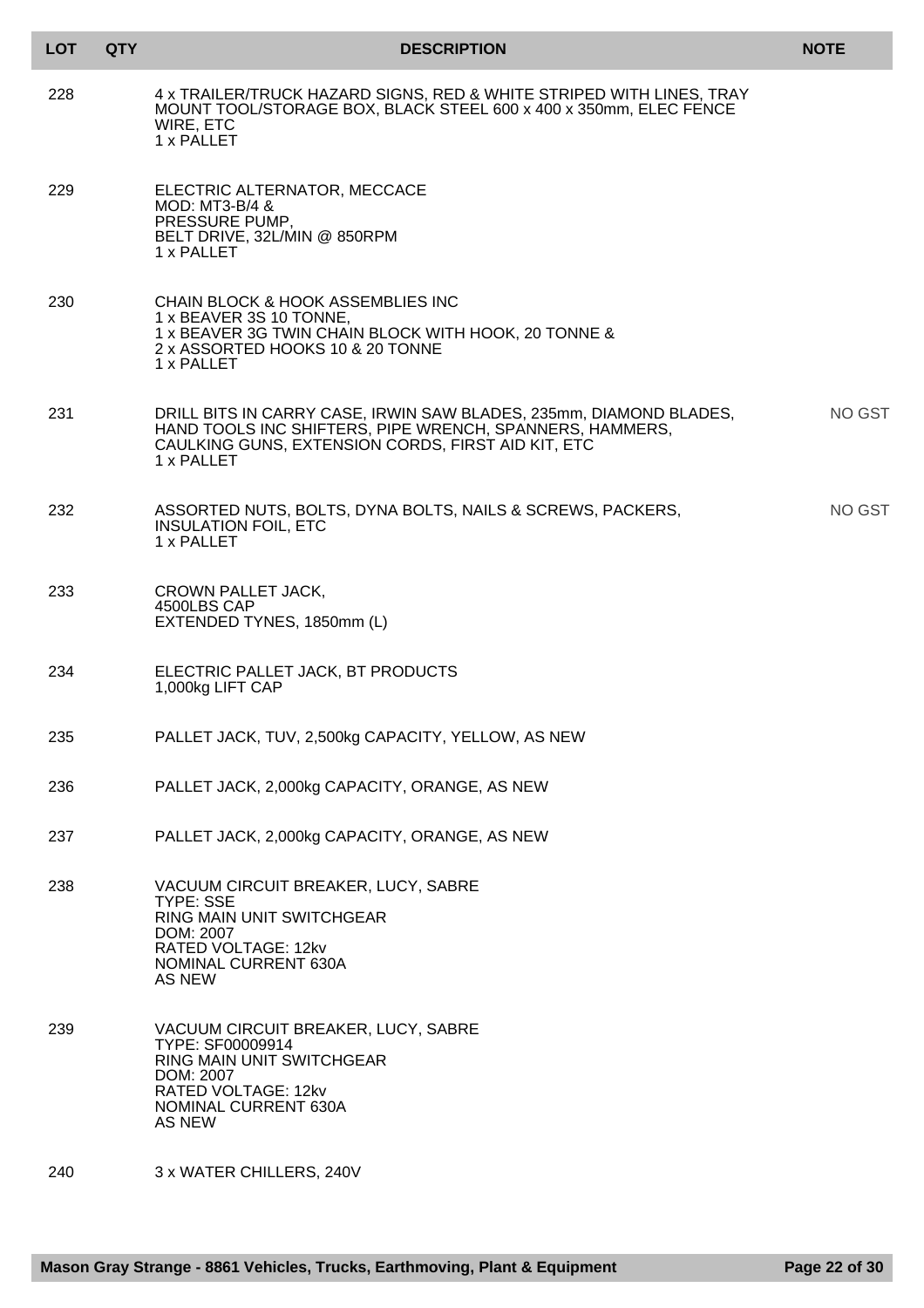| <b>LOT</b> | <b>QTY</b> | <b>DESCRIPTION</b>                                                                                             | <b>NOTE</b> |
|------------|------------|----------------------------------------------------------------------------------------------------------------|-------------|
| 241        |            | 3 x WATER CHILLERS, 240V                                                                                       |             |
| 242        |            | 3 x WATER CHILLERS, 240V                                                                                       |             |
| 243        |            | 3 x WATER CHILLERS, 240V                                                                                       |             |
| 244        |            | 6 x WATER CHILLERS, 240V                                                                                       |             |
| 245        |            | 3 x WATER CHILLERS, 240V                                                                                       |             |
| 246        |            | 6 x WATER CHILLERS, 240V                                                                                       |             |
| 247        |            | HITACHI WORKSHOP WET & DRY VAC<br>MOD: RP30V<br>WITH ATTACHMENTS, 240V                                         | NO GST      |
| 248        |            | FENCO PNEUMATIC NAIL GUN                                                                                       | NO GST      |
| 249        |            | PASLODE FINISHING NAILER, 6 GAUGE, PNEUMATIC<br>MOD: 3250/65F16<br><b>WITH CARRY CASE</b>                      | NO GST      |
| 250        |            | PNEUMATIC NAIL GUN, BRAND UNKNOWN<br>ROTARY DRUM FEED WITH CARRY CASE                                          | NO GST      |
| 251        |            | ROTARY HAMMER DRILL, HILTI<br>MOD: TE5<br>WITH DRILL BITS & ACCESSORIES IN CARRY CASE<br>240V                  | NO GST      |
| 252        |            | <b>GROOVE CUTTER, MAKITA</b><br><b>MOD: 3800N</b><br>240V WITH ACCESSORIES & TIMBER CARRY CASE                 | NO GST      |
| 253        |            | RECIPROCATING SAW, AEG<br><b>MOD: US1300XE</b><br>240V IN CARRY CASE                                           | NO GST      |
| 254        |            | CHAINSAW, ROSS<br>MOD: RGCS45CC<br>PETROL 2 STROKE<br>18" BAR WITH FACE SHIELD, BAR LUBE, ETC                  | NO GST      |
| 255        |            | CHAINSAW, POULAN PREDATOR<br>MOD: 250AVPR                                                                      |             |
| 256        |            | PRESSURE REG VALVE, CASHCO<br>MOD: 1-1/2" NPT123GI/GI/02<br>500 PSIG INLET<br>300 PSIG OUTLET<br><b>AS NEW</b> |             |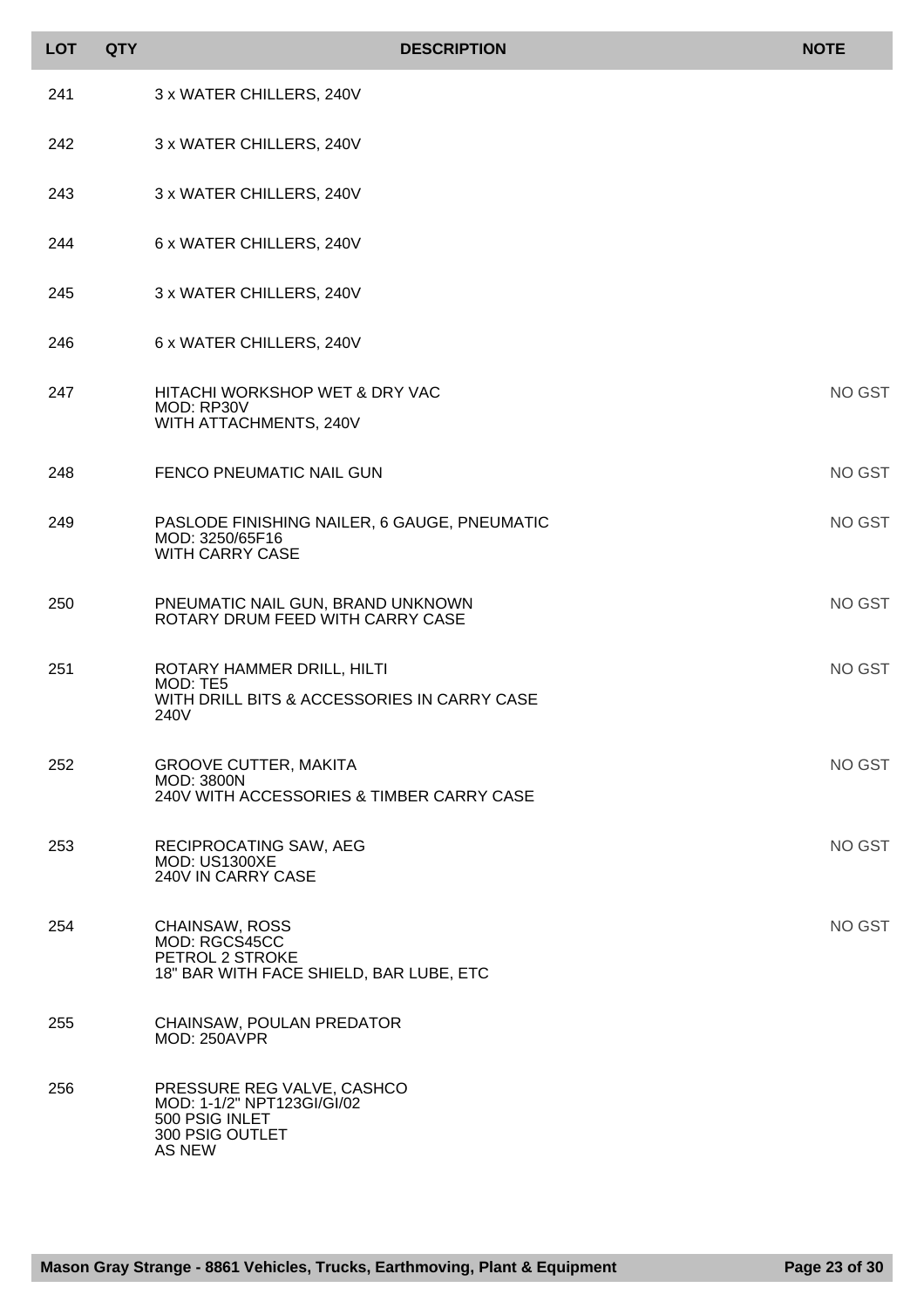| <b>LOT</b> | <b>QTY</b> | <b>DESCRIPTION</b>                                                                                                                                                                                                      | <b>NOTE</b> |
|------------|------------|-------------------------------------------------------------------------------------------------------------------------------------------------------------------------------------------------------------------------|-------------|
| 257        |            | BUTTERFLY VALVE, EMERSON,<br>200mm DIAMETER, 700KPA<br>CHEMICAL RESISTANT (AS NEW) WITH<br>DNSS, STAINLESS STEEL/TEFLON BUTTERFLY VALVE                                                                                 |             |
| 258        |            | ANGLE GRINDER, RYOBI, HITACHI DISC SANDER & OZITO DRILL, 240V                                                                                                                                                           |             |
| 259        |            | HILTI EXPLOSIVE FIXING TOOL,<br>MOD: DX100L<br>WITH ASSORTED CARTRIDGES & FASTENERS,<br>IN PLASTIC CARRY CASE                                                                                                           | NO GST      |
| 260        |            | PRECISION METROLOGY 3D SCANNER<br><b>MODLEMAKER</b><br><b>TYPE: X70</b><br>WITH LASER SCANNING HEAD, INTERFACE, MAGMA CONTROLLER, SWITCHES<br>MOUNTS, MANUALS, SOFTWARE AND CABLES<br>MOUNTED IN PLASTIC TRANSPORT CASE | NO GST      |
| 261        |            | ELECTRIC HOIST, PACIFIC HOISTS/HITACHI<br><b>TYPE: 1/4S</b><br><b>SWL: 250kg</b><br>PENDANT CONTROL<br>9m LIFT<br>415V                                                                                                  | NO GST      |
| 262        |            | SPRAY PACK, RETRACTA HOSE REEL, DOME MIRROR, PUMP, SCALES, WOOD<br><b>TURNING LATHE &amp; VAC</b><br>1 x SHELF                                                                                                          | NO GST      |
| 263        |            | 2 x FLOOR BOARD CRAMPS/CLAMPS, RATCHET ACTION, HEAVY DUTY                                                                                                                                                               | NO GST      |
| 264        |            | DEWALT WORK SITE RADIO CHARGER<br>MOD: DC011<br>240V WITH LED WORK LIGHTS<br>DUAL HEAD TRIPOD MOUNT, 240V &<br>NU-TEC RECHARGEABLE LED                                                                                  | NO GST      |
| 265        |            | 2 x CIRCULAR SAWS,<br>MAKITA, 9" &<br><b>SKIL SAW</b><br>MOD: S3GS<br>7", 240V                                                                                                                                          | NO GST      |
| 266        |            | PORTABLE DRUM FAN VENTILATION UNIT, TRADEMASTER<br><b>TYPE; TPV-300</b><br>550w<br>CAP: 60cm/MIN<br>300mm DIA, 240V WITH EXPANDABLE DUCTING TUBE TO SUIT                                                                | NO GST      |
| 267        |            | 3 x JACKHAMMER SPADE BITS & DRILL BITS                                                                                                                                                                                  | NO GST      |
| 268        |            | METABO GRINDER, ROCKY DISC SANDER & BOSCH DRILL, 240V                                                                                                                                                                   |             |
| 269        |            | 2 x ENERPAC & DURAPAC FOOT PUMPS,<br><b>MOD: TURBO II</b><br><b>ALL FAULTS</b>                                                                                                                                          |             |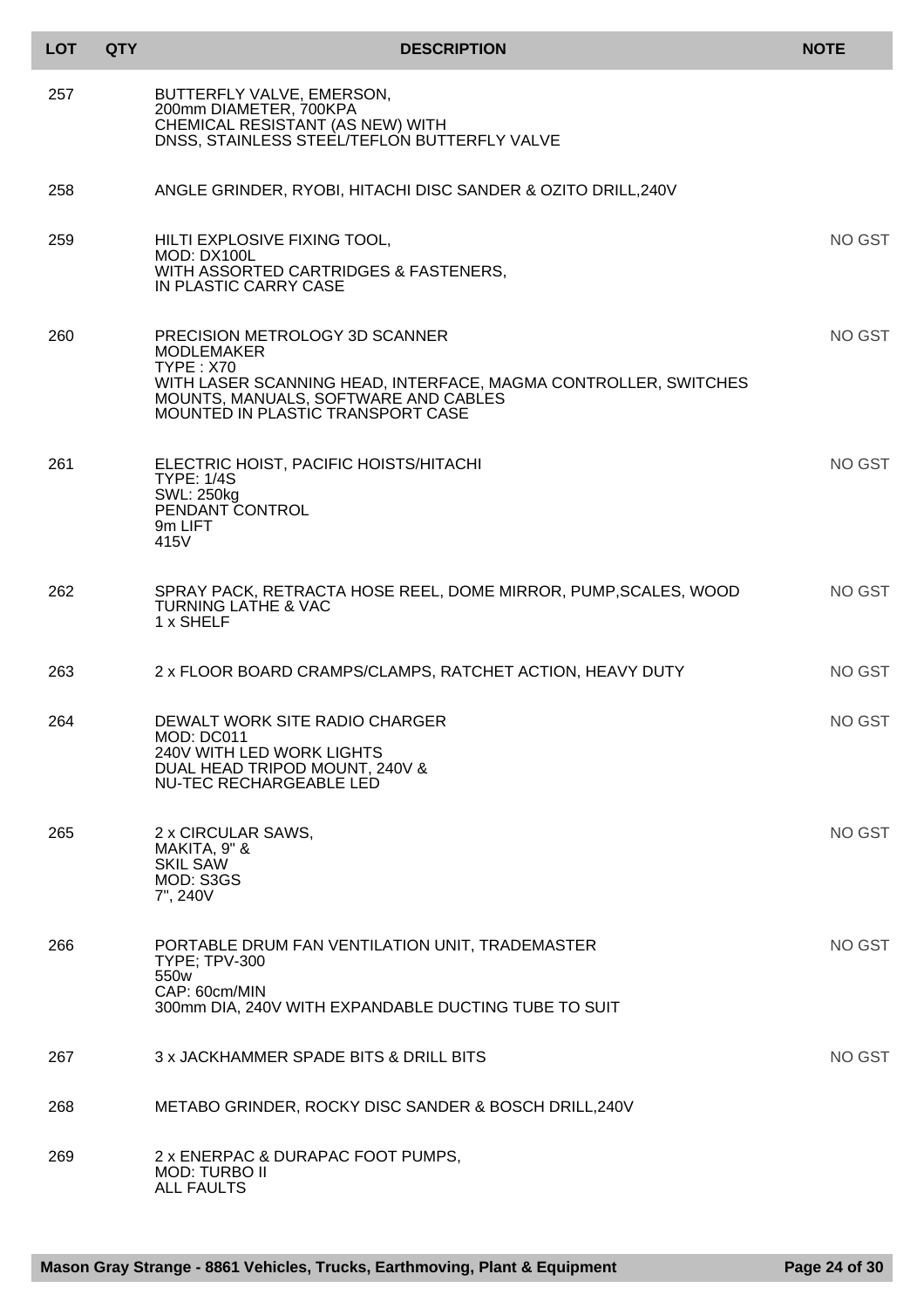| <b>LOT</b> | <b>QTY</b> | <b>DESCRIPTION</b>                                                                                  | <b>NOTE</b> |
|------------|------------|-----------------------------------------------------------------------------------------------------|-------------|
| 270        |            | TILE CUTTER, SIGMA & AIR HOSE WITH FITTINGS                                                         | NO GST      |
| 271        |            | RYOBI BISCUIT JOINT CUTTER,<br><b>MOD: EPJ880 &amp;</b><br>BOSCH MULTI VIBE JAW TOOL, 240V          | NO GST      |
| 272        |            | AEG RIGHT ANGLE OMNI PRO (NO BATTERY OR CHARGER) & MAKITA DRILL &<br>GRINDER, 240V                  |             |
| 273        |            | MAKITA ROTARY HAMMER DRILL, 240V                                                                    |             |
| 274        |            | <b>BENCH GRINDER, TTI</b><br>MOD: MD322OVC<br>200mm, 240V                                           | NO GST      |
| 275        |            | MECHANICS CREEPER TROLLEY                                                                           |             |
| 276        |            | OZITO ROTARY HAMMER DRILL<br>MOD: SDS+3<br>240V                                                     |             |
| 277        |            | MILWAUKEE FUEL BANDSAW, NOT BATTERY OR CHARGER                                                      |             |
| 278        |            | MILWAUKEE FUEL IMPACT GUN & DRILL, M18BLPD                                                          |             |
| 279        |            | MILWAUKEE RIGHT ANGLE DRIVER & ROTARY HAMMER DRILL, ALL FAULTS                                      |             |
| 280        |            | MILWAUKEE RIGHT ANGLE DRIVER & ROTARY HAMMER DRILL, ALL FAULTS<br>WITH VACUUM UNIT                  |             |
| 281        |            | SURVEYING LEVEL, SMARTSET TOOL<br>MOD: NA32<br>WITH TRIPOD & STAFF IN CARRY CASE                    | NO GST      |
| 282        |            | MILWAUKEE RIGHT ANGLE DRIVER & ROTARY HAMMER DRILL                                                  |             |
| 283        |            | MILWAUKEE FUEL CIRCULAR SAWS, CORDLESS                                                              |             |
| 284        |            | MILWAUKEE CORDLESS BOLT/REBAR CUTTER, NO BATTERY OR CHARGER                                         |             |
| 285        |            | MILWAUKEE GREASE GUN                                                                                |             |
| 286        |            | MILWAUKEE GREASE GUN                                                                                |             |
| 287        |            | PIPE THREADING TOOL                                                                                 | NO GST      |
| 288        |            | STIHL KM130R COMBI SYSTEM, PETROL WITH BLOWER, BRUSHCUTTER, POLE<br>SAW & HEDGE TRIMMER ATTACHMENTS | NO GST      |

l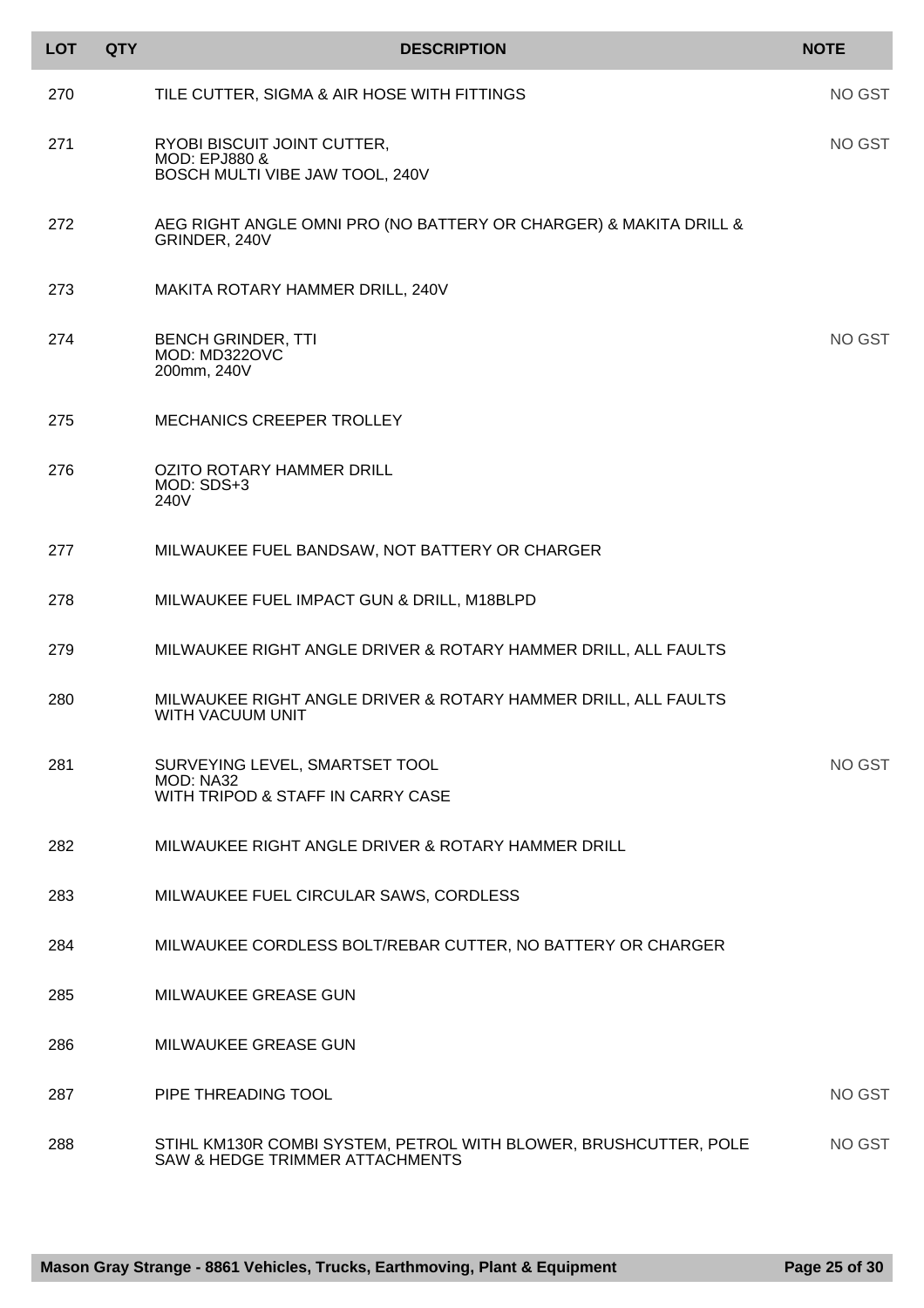| <b>LOT</b> | <b>QTY</b> | <b>DESCRIPTION</b>                                                                                                                                                                          | <b>NOTE</b>   |
|------------|------------|---------------------------------------------------------------------------------------------------------------------------------------------------------------------------------------------|---------------|
| 289        |            | BRAVO PUMP, MOD: BST800, 450L/MIN, 800 MBAR<br>& LED POWER SUPPLY, 240V                                                                                                                     |               |
| 290        |            | WAGNA AIRLESS PAINT SPRAY SYSTEM, PROJECT PRO 119, 240V                                                                                                                                     |               |
| 291        |            | AIR COMPRESSOR, BLACK RIDGE<br>MOD: BRC120<br>120LPM<br>240V IN TIMBER BOX                                                                                                                  |               |
| 292        |            | <b>THERMOBOX</b><br>MOD: TB-M<br>PROCESS COOLER, 415V                                                                                                                                       |               |
| 293        |            | PORTABLE AIR COMPRESSOR, SEARS/CRAFTSMAN<br>5HP, 240V                                                                                                                                       | NO GST        |
| 294        |            | TROLLEY JACK, 2 & 1/4 TONNE CAPACITY                                                                                                                                                        | NO GST        |
| 295        |            | TROLLEY JACK, 2,000kg CAPACITY                                                                                                                                                              | <b>NO GST</b> |
| 296        |            | STEERING ARM, SUIT CRANE<br><b>WITH BALL JOINTS</b><br>SIZE 2900 x 50mm                                                                                                                     |               |
| 297        |            | 8 x GREY LAMINATE SHEETS, 3600 x 1800mm                                                                                                                                                     | NO GST        |
| 298        |            | STEEL WORK STAND, HEAVY DUTY WITH BACK STOP,<br>1250 x 650 x 950mm (H),<br>10mm PLATE TOP & 100mm VICE                                                                                      |               |
| 299        |            | STEEL WORK BENCH, HEAVY DUTY,<br>3000 x 1500 x 800mm (H)<br>20mm PLATE TOP, STEEL BASE, FULLY WELDED                                                                                        |               |
| 300        |            | LARGE QUANTITY PVC CAPS, 60 & 60mm DIAMETER,<br>1 x TIMBER CRATE                                                                                                                            |               |
| 301        |            | SHADECLOTH, WIRE MESH ROLL, CARGO BARRIER, CAST BENCH ENDS, 1 x<br><b>PALLET</b>                                                                                                            | NO GST        |
| 302        |            | TUBULAR STEEL FENCE & GATES, POSTS, ETC, GREEN, ASSORTED SIZES UP<br>TO 2000 (L) x 1220mm (H)                                                                                               | NO GST        |
| 303        |            | ROTATING GRAB ATTACHMENT, HYDRAULIC, CASCADE<br>MOD: 4RDP20-A01<br>PART NO: 1818640<br>CAPACITY: 2,000kg<br>DOM: 10/04<br>GRAB WIDTH: 840mm<br>GRABN LENGTH: 1160mm<br><b>SUIT FORKLIFT</b> |               |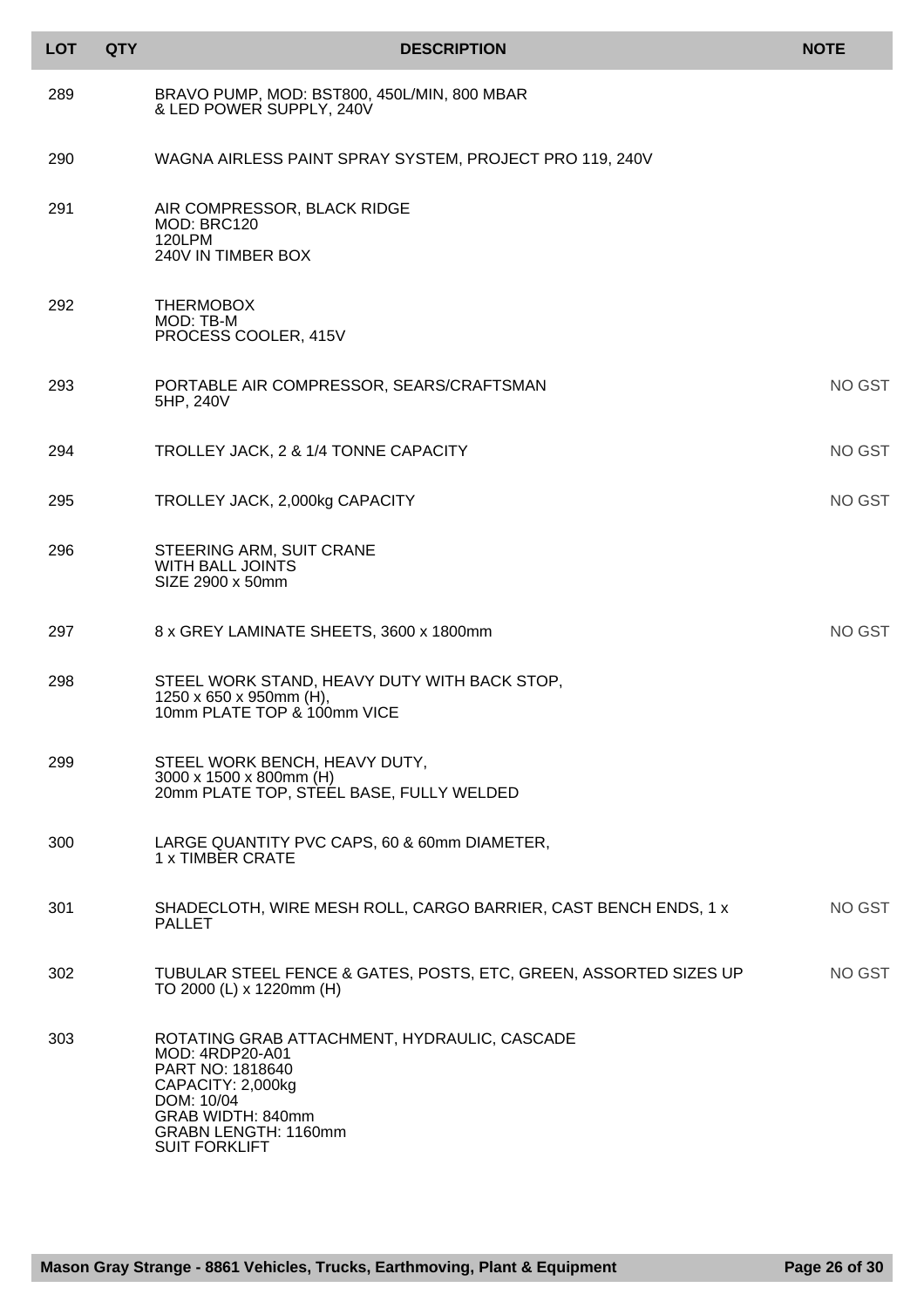| <b>LOT</b> | <b>QTY</b> | <b>DESCRIPTION</b>                                                                                                                                                | <b>NOTE</b> |
|------------|------------|-------------------------------------------------------------------------------------------------------------------------------------------------------------------|-------------|
| 304        |            | PVC PIPE FITTINGS, TEES, ELBOWS, Y PIECES, BENDS, ETC,<br>SIZES FROM 50mm TO 150mm<br>1 x PALLET                                                                  |             |
| 305        |            | FIBRE ROPE, APPROX 120m, ASSORTED ROLLS, 15 & 25mm DIAMETER                                                                                                       | NO GST      |
| 306        |            | ROADWORK & SPEED RESTRICTION METAL & CORFLUTE SIGNS WITH STEEL<br>FRAMES,<br>2 x PALLET                                                                           |             |
| 307        |            | BIRD NET, NET WRAP, TOTAL COVER<br>KNITTED HDPE,<br><b>TYPE: 12E</b><br><b>WIDTH: 1.23m</b><br>LENGTH: 3150m                                                      |             |
| 308        |            | 2 x MOBILE WORK FRAMES, HEAVY DUTY STEEL<br>1100 x 1100 x 780mm (H) & 1500 x 1100 x 870mm (H)                                                                     |             |
| 309        |            | HEAVY DUTY STEEL WIND OUT REEL WITH SYNTHETIC ROPE, 20mm<br>DIAMETER,<br>REEL SIZE: 1000 x 900 x 100mm (H)                                                        |             |
| 310        |            | STEEL CAGE, EAST WEST ENGINEERING<br>TYPE: BSC4<br>SWL: 2,000kg<br><b>STEEL FRAME</b><br><b>FORK POCKETS,</b><br>1350 x 1350 x 1200mm                             |             |
| 311        |            | 2 x HEAVY DUTY STEEL TROLLEY BASES<br>1500 x 800 x 350mm (H)                                                                                                      |             |
| 312        |            | LAKOS SEPARATOR, ASSORTED IN LINE FILTER UNITS, ASTRAL LEAF<br>CATCHER, POOL FILTER, DURA METER BOXES &<br>RUBBER BELT<br>1 x PALLET                              |             |
| 313        |            | 7 x GALV STEEL TREAD MESH, 1300 x 600 x 25mm<br>1 x PALLET                                                                                                        |             |
| 314        |            | 2 x STEEL TOOL BOXES, 530 x 530 x 530mm & 900 x 400 x 250mm<br>STAINLESS STEEL SINK & TAP, SPRINKLER HEADS &<br>ASSORTED IRRIGATION & PVC FITTINGS,<br>1 x PALLET |             |
| 315        |            | BAGS OF ASSORTED GARDEN NUTRIENTS & FERTILIZERS, INC. GARDEN LIME,<br>GYPSUM CLAY BREAKER, RICHGROM FRUIT & CITRIC FOOD, ETC<br>1 x PALLET                        | NO GST      |
| 316        |            | BAGS OF ASSORTED GARDEN NUTRIENTS & FERTILIZERS, INC. UREA,<br><b>GARDEN LIME,</b><br>RICHGRO FERN & PALM FOOD, RICHGRO SOIL SOAKER, ETC<br>1 x PALLET            | NO GST      |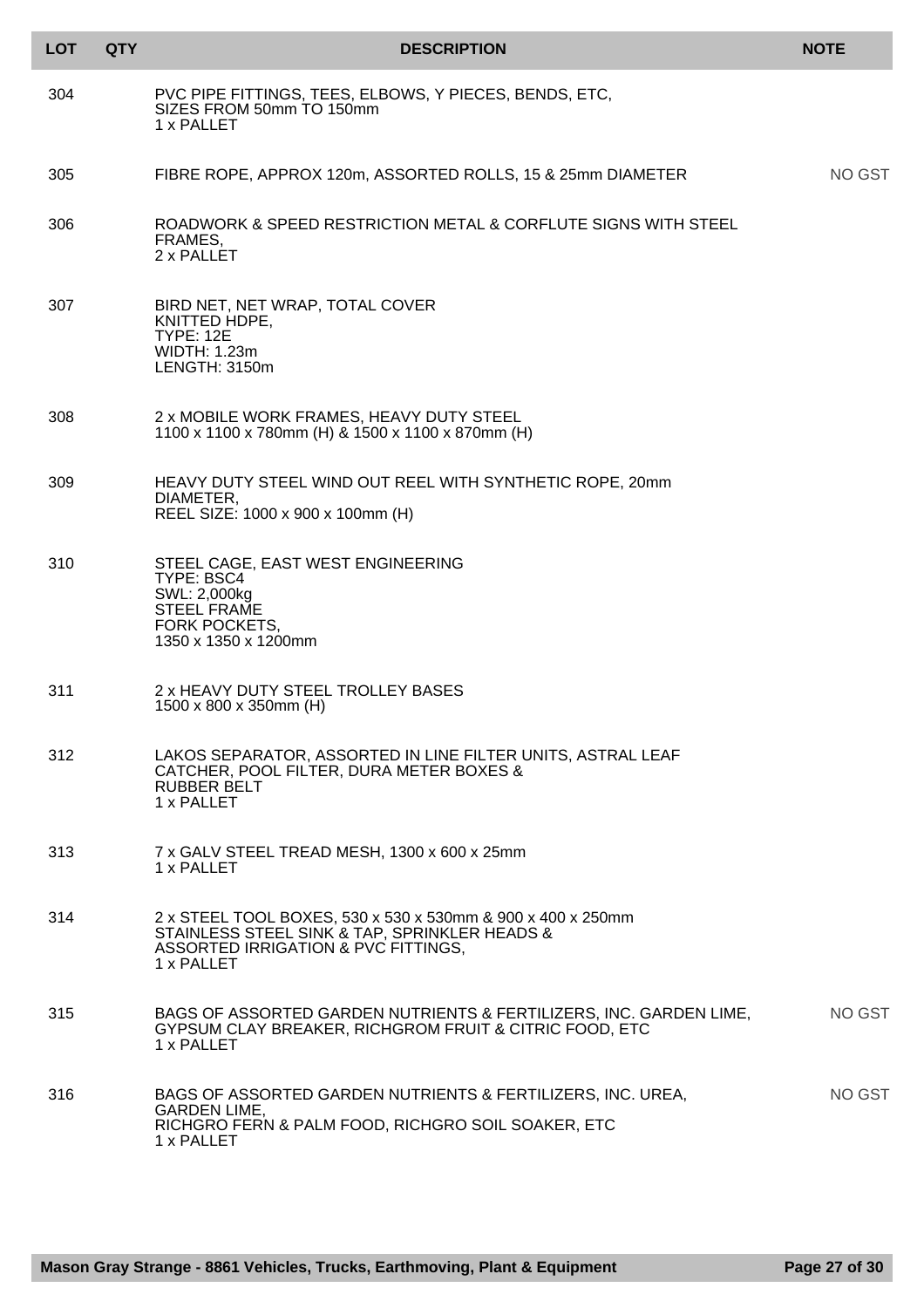| <b>LOT</b> | <b>QTY</b> | <b>DESCRIPTION</b>                                                                                                                                                       | <b>NOTE</b> |
|------------|------------|--------------------------------------------------------------------------------------------------------------------------------------------------------------------------|-------------|
| 317        |            | BAGS OF ASSORTED GARDEN NUTRIENTS & FERTILIZERS, INC. GARDEN LIME,<br>GYPSUM CLAY BREAKER, RICHGROM UREA PLANT FOOD, ETC<br>1 x PALLET                                   | NO GST      |
| 318        |            | DEXION PALLET RACKING INC<br>8 x WOODEN SHELVES<br>21 x FTB LOGIX 838mm SIDE TO SIDE SUPPORTS<br>4 x 2433 x 838mm UPRIGHT FRAMES<br>18 x 2591mm CROSSBEAM<br>2 x PALLETS | NO GST      |
| 319        |            | PALLET RACKING, COOLBY 7 BAYS<br>8 x UPRIGHTS, EACH 405cm &<br>42 x CROSS BEAMS, EACH 140 & 260cm                                                                        | NO GST      |
| 320        |            | DEXION PALLET RACKING INC<br>4 x 1372mm CROSSBEAM<br>6 x 1310mm CROSSBEAM<br>10 x 2591mm CROSSBEAM<br>1 x PALLET                                                         | NO GST      |
| 321        |            | DEXION PALLET RACKING INC<br>14 x 2600mm CROSSBEAM<br>2 x 2700mm CROSSBEAM<br>1 x PALLET                                                                                 | NO GST      |
| 322        |            | <b>COLBY PALLET RACKING INC</b><br>2 x 4875 x 840mm UPRIGHT FRAMES<br>4 x 2740 x 93mm CROSSBEAM<br>1 x PALLET                                                            | NO GST      |
| 323        |            | DEXION PALLET RACKING INC<br>2 x 4877 x 838mm UPRIGHT FRAMES<br>8 x 2591mm CROSSBEAM<br>1 x PALLET                                                                       | NO GST      |
| 324        |            | <b>COLBY PALLET RACKING INC</b><br>2 x 4446 x 840mm UPRIGHT FRAMES.<br>4 x 2740 x 93mm CROSSBEAM<br>1 x PALLET                                                           | NO GST      |
| 325        |            | 2 x GALV STEEL LIGHT POLES WITH BASE PLATES & INTERNAL WIRING,<br>7900 (H) x 130mm DIAMETER & BASE                                                                       |             |
| 326        |            | 3 x ASSORTED STEEL STILLAGES/BINS, 600 x 600 x 500mm & 1300 x 950 x<br>900mm & CONTENTS PLASTIC FEET                                                                     | NO GST      |
| 327        |            | LARGE QUANTITY OXY HOSE & FITTINGS, 10mm DIA,<br><b>ASSORTED LENGTHS</b><br>INCLUDING STEEL MESH STILLAGE, 1130 x 1270 x 1200mm (h)                                      |             |
| 328        |            | 5 x ACROW PROPS, STEEL                                                                                                                                                   | NO GST      |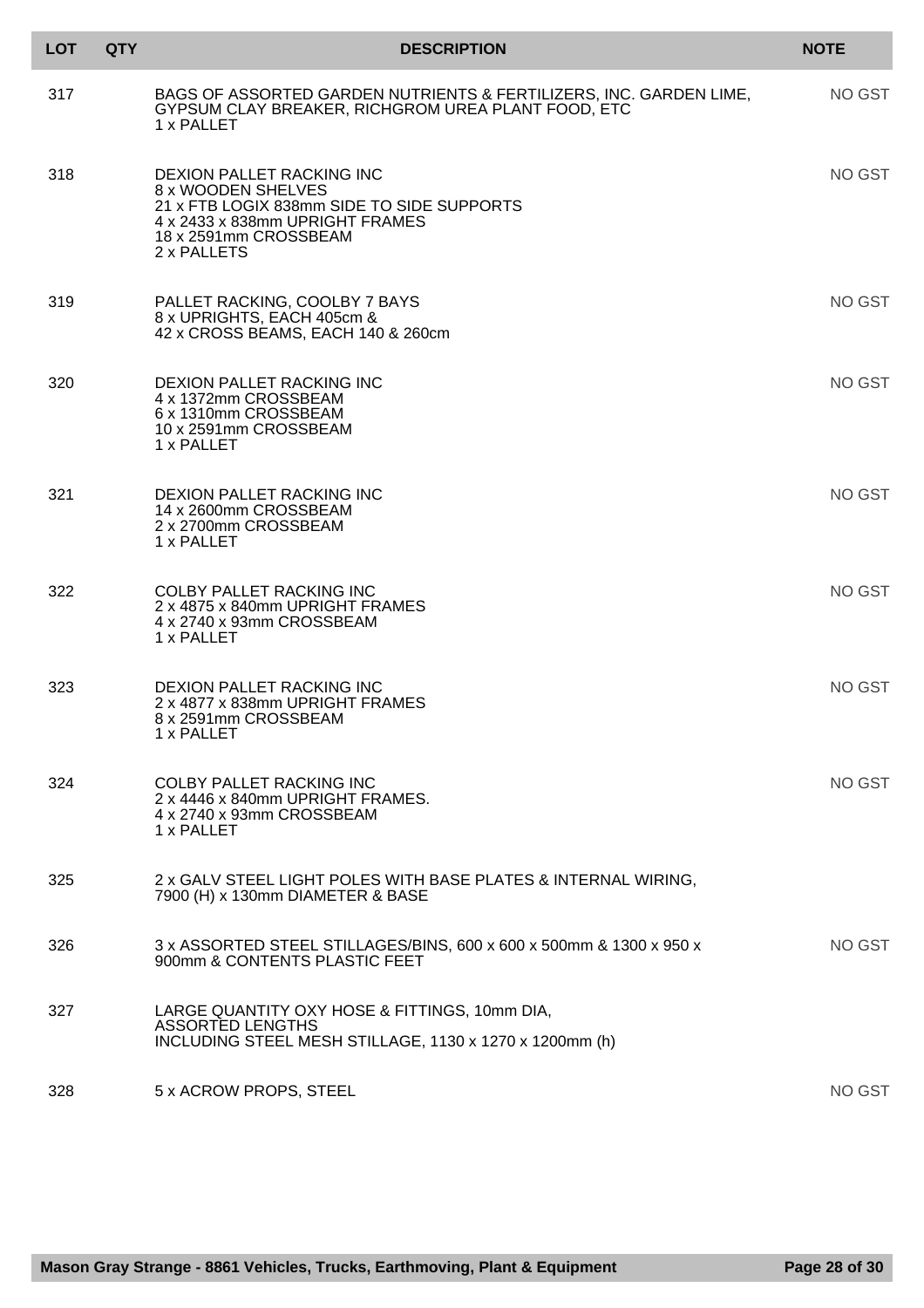| <b>LOT</b> | <b>QTY</b> | <b>DESCRIPTION</b>                                                                                                                                                                                 | <b>NOTE</b> |
|------------|------------|----------------------------------------------------------------------------------------------------------------------------------------------------------------------------------------------------|-------------|
| 329        |            | ALLOY SCAFFOLDING, ALSCAF<br><b>TYPE: ZIPPY SCAFF</b><br><b>COMPLETE</b><br>MODULAR, BUILDS TO 1800mm WORK HEIGHT<br>WITH HAND RAILS, MOBILE INCLUDES<br>WORK PLATFORM & BRACE BARS,<br>1 x PALLET | NO GST      |
| 330        |            | 10 x CONCRETE SLEEPERS, EXPOSED AGGREGATE, 2000 x 200 x 100mm                                                                                                                                      |             |
| 331        |            | 180 (APPROX) x PLASTIC SHEETS, GREEN, 2130 x 1200mm<br>1 x PALLET                                                                                                                                  |             |
| 332        |            | ASSORTED ALSYNITE ROOF SHEETS<br>1 x PALLET                                                                                                                                                        | NO GST      |
| 333        |            | POLYMERIC ELEC CABLE BELOW PROTECTION BARRIER, VINIDEX<br>300mm x 15m ROLLS (15 ROLLS/PALLET)<br>1 x PALLET                                                                                        |             |
| 334        |            | POLYMERIC ELEC CABLE BELOW PROTECTION BARRIER, VINIDEX<br>300mm x 15m ROLLS (15 ROLLS/PALLET)<br>1 x PALLET                                                                                        |             |
| 335        |            | POLYMERIC ELEC CABLE BELOW PROTECTION BARRIER, VINIDEX<br>300mm x 15m ROLLS (15 ROLLS/PALLET)<br>1 x PALLET                                                                                        |             |
| 336        |            | POLYMERIC ELEC CABLE BELOW PROTECTION BARRIER, VINIDEX<br>300mm x 15m ROLLS (15 ROLLS/PALLET)<br>1 x PALLET                                                                                        |             |
| 337        |            | POLYMERIC ELEC CABLE BELOW PROTECTION BARRIER, VINIDEX<br>300mm x 15m ROLLS (15 ROLLS/PALLET)<br>1 x PALLET                                                                                        |             |
| 338        |            | POLYMERIC ELEC CABLE BELOW PROTECTION BARRIER, VINIDEX<br>300mm x 15m ROLLS (15 ROLLS/PALLET)<br>1 x PALLET                                                                                        |             |
| 339        |            | 11 x ANTENNA TOWER SEGMENTS, GALV STEEL<br>BOLT TOGETHER, 3000mm (L) x 45mm DIA<br>1 x PALLET                                                                                                      |             |
| 340        |            | COMPACTUS UNIT, 3 BAY, GREY STEEL<br>1400 x 2000mm (H)<br>(NOT INCLUDING STILLAGE)                                                                                                                 |             |
| 341        |            | UTE TUB, SUIT FORD RANGER, BLACK WITH ALLOY ROLL BAR, 1600 (L) x<br>1700mm (W)                                                                                                                     |             |
| 342        |            | UTE TUB, SUIT TOYOTA HILUX SR5, BLACK WITH ALLOY ROLL BAR, 1600 (L) x<br>1700mm (W)                                                                                                                |             |
| 343        |            | UTE TUB, SUIT MITSUBISHI TRITON, WHITE, 1600 (L) x 1700mm (W)                                                                                                                                      |             |